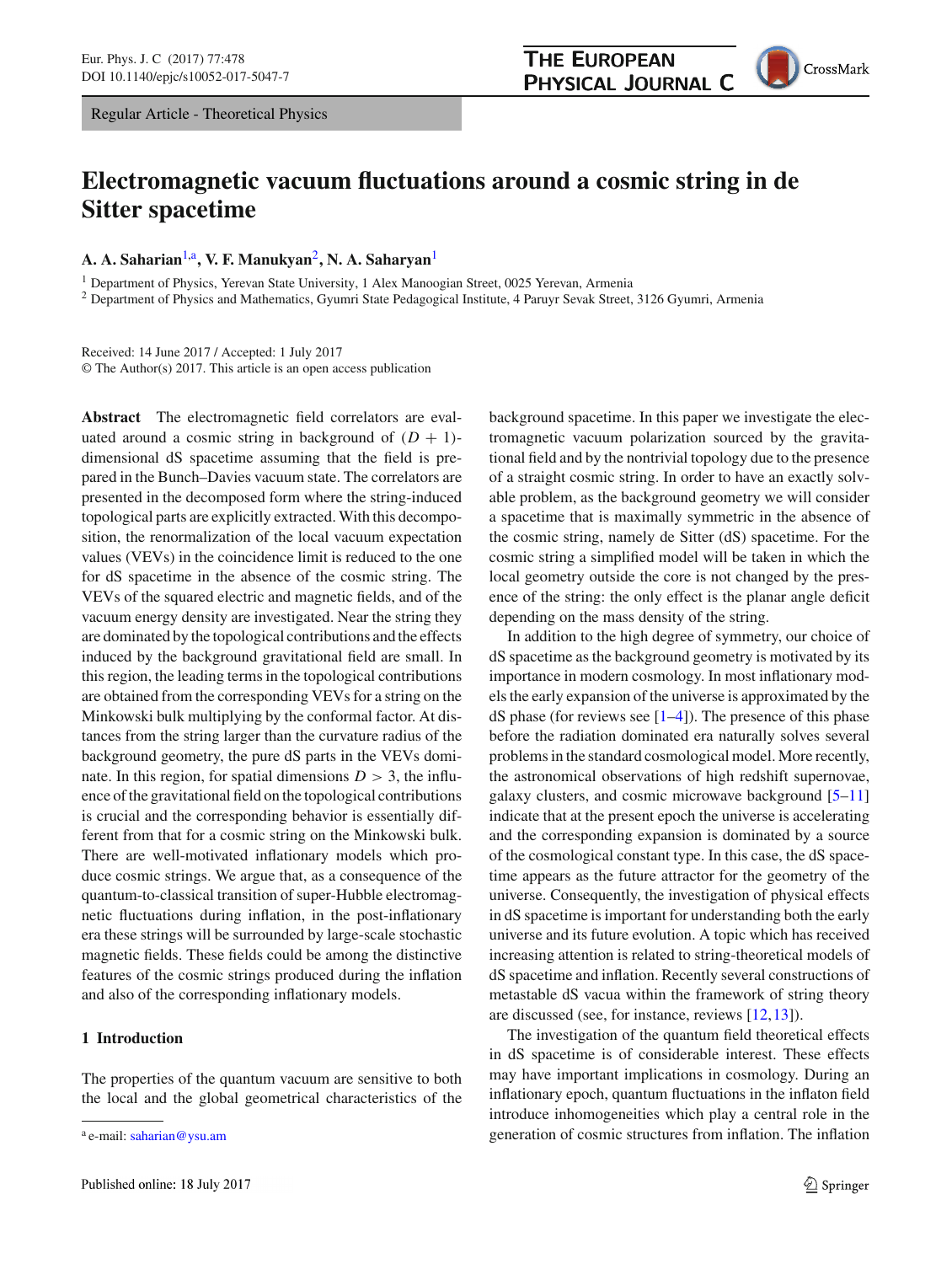also provides an attractive mechanism of producing longwavelength electromagnetic fluctuations, originating from subhorizon-sized quantum fluctuations of the electromagnetic field stretched by the dS phase to superhorizon scales. After these long-wavelength fluctuations have re-entered the horizon in the post-inflationary era, they can serve as seeds for cosmological magnetic fields. Related to this inflationary mechanism for the generation of the seeds, the cosmological dynamics of the electromagnetic field quantum fluctuations have been discussed in a large number of papers (for reviews see [\[14](#page-11-6)[–17](#page-11-7)]).

In the present paper we investigate the influence of a cosmic string on the vacuum fluctuations of the electromagnetic field in background of dS spacetime (for the effects of inflation on the cosmic strings see, for instance, [\[18](#page-11-8)[–21](#page-11-9)]). Though the cosmic strings produced in phase transitions before or during early stages of inflation are diluted by the expansion to at most one per Hubble radius, the formation of defects near or at the end of inflation can be triggered by several mechanisms (see  $[22, 23]$  $[22, 23]$  for possible distinctive signals from such models). They include a coupling of the symmetry breaking field to the inflaton field or to the curvature of the background spacetime. Moreover, one can have various inflationary stages, with linear defects being formed in between them [\[24](#page-12-2)]. Depending on the underlying microscopic model, there exist several kinds of cosmic strings. They can be either nontrivial field configurations or more fundamental objects in superstring theories. The cosmic strings are among the most popular topological defects formed by the symmetry breaking phase transitions in the early universe within the framework of the Kibble mechanism [\[25\]](#page-12-3). They are sources of a number of interesting physical effects that include the generation of gravitational waves, high-energy cosmic rays, and gamma ray bursts. Among the other signatures are the gravitational lensing and the creation of small non-Gaussianities in the cosmic microwave background. The cosmic superstrings, which are fundamental quantum strings stretched to cosmological scales, were first considered in [\[26\]](#page-12-4). More recently, a mechanism for the generation of this type of objects with low values of the string tensions is proposed within the framework of brane inflationary models [\[13,](#page-11-5)[22](#page-12-0)[,23](#page-12-1)[,27](#page-12-5)]. In these models the accelerated expansion of the universe is a consequence of the motion of branes in warped and compact extra dimensions.

Although the specific properties of cosmic strings are model-dependent, they produce similar gravitational effects. In the simplified model with the string-induced planar angle deficit, the nontrivial spatial topology results in the distortion of the vacuum fluctuations spectrum of quantized fields and induces shifts in vacuum expectation values (VEVs) of physical characteristics of the vacuum state such as the field squared and the energy-momentum tensor. Explicit calculations of this effect have been done for scalar, fermion and

vector fields (see references given in [\[28,](#page-12-6)[29\]](#page-12-7)). For charged fields, another important characteristic of the vacuum state is the VEV of the current density (see  $[30,31]$  $[30,31]$  for a recent discussion and references therein). The analysis of the vacuum polarization effects induced by a cosmic string in dS spacetime for massive scalar and fermionic fields has been presented in [\[32](#page-12-10)[–34](#page-12-11)]. Here we will be concerned with the combined effects of the background gravitational field and of a cosmic string on the correlators for the electric and magnetic fields and on the VEVs of the energy density and squared electric and magnetic fields. The problem will be considered on the bulk of dS spacetime with an arbitrary number of spatial dimensions *D*. This is motivated by several reasons. In discussions of cosmic superstrings, depending on the compactification scheme of extra dimensions, one can have  $3 \leqslant D \leqslant 9$ . In particular, this is the case for superstrings formed at the end of brane inflation. The consideration of electrodynamics in spatial dimensions  $D > 3$  is a natural way to break the conformal invariance of the  $D = 3$  theory. The breaking of conformal invariance is required in inflationary models for the generation of large-scale magnetic fields. Usually this is done by adding additional couplings of the electromagnetic field (for example, to the inflaton field) [\[14](#page-11-6)[–17\]](#page-11-7). A mechanism for the generation of cosmological magnetic fields, based on the dynamics of electromagnetic fluctuations in models with  $D > 3$ , has been discussed in [\[35](#page-12-12)]. The consideration of quantum field theories in a number of spatial dimensions other than 3 is also required in dimensional regularization procedure for the ultraviolet divergences.

The paper is organized as follows. In the next section the background geometry is described and a complete set of mode functions for the electromagnetic field is given. In Sect. [3,](#page-3-0) two-point functions for the vector potential and for the electric field strength are investigated. The VEV of the electric field squared is discussed in Sect. [4.](#page-5-0) The part induced by the nontrivial topology of the cosmic string is explicitly separated and its asymptotic behavior in various limiting regions is investigated. The two-point functions corresponding to the Lagrangian density and the magnetic field are considered in Sect. [5.](#page-6-0) The topological contributions in the VEVs of the squared magnetic field and of the vacuum energy density are investigated. The main results are summarized in Sect. [6.](#page-9-0) In the appendix we present the main steps for the evaluation of the integrals appearing in the expressions for the two-point functions.

#### **2 Cylindrical electromagnetic modes**

We consider  $(D + 1)$ -dimensional locally dS background geometry described in cylindrical spatial coordinates  $(r, \phi, z)$ ,  $\mathbf{z} = (z^3, \dots, z^D)$ , by the interval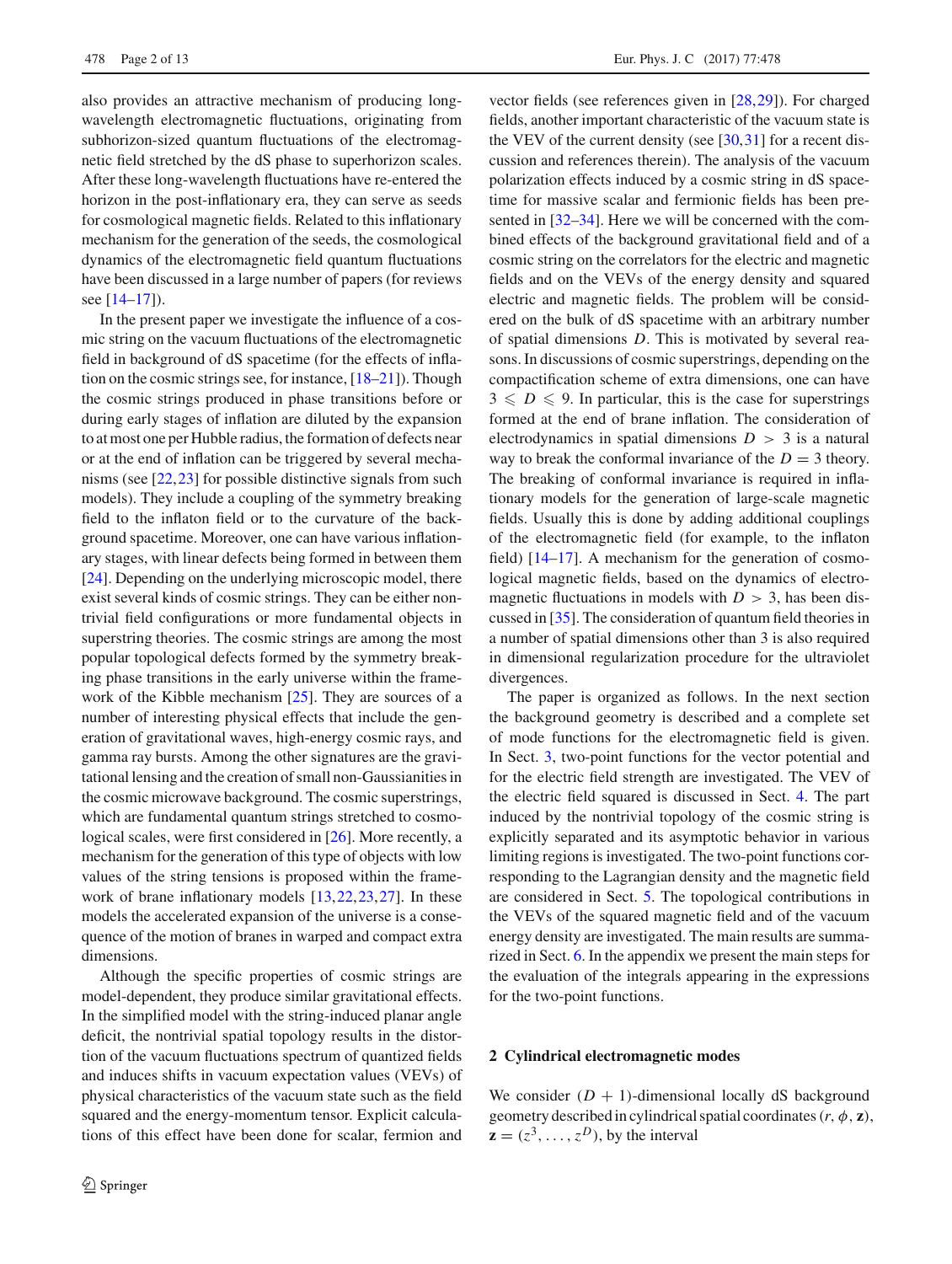<span id="page-2-0"></span>
$$
ds^{2} = (\alpha/\tau)^{2} [d\tau^{2} - dr^{2} - r^{2} d\phi^{2} - (d\mathbf{z})^{2}],
$$
 (2.1)

with the conformal time coordinate  $\tau$ ,  $-\infty < \tau < 0$ . The corresponding synchronous time  $t$  is expressed as  $t =$  $-\alpha \ln(|\tau|/\alpha)$ ,  $-\infty < t < +\infty$ . For the remaining coordinates we assume that  $0 \leq r < \infty$ ,  $0 \leq \phi \leq \phi_0$ ,  $-\infty < z^l < +\infty, l = 3, \ldots, D$ . For  $\phi_0 = 2\pi$  the geometry is reduced to the standard dS one given in inflationary coordinates. In the case  $\phi_0 < 2\pi$ , though the local geometrical characteristics for  $r \neq 0$  remain the same, the global properties are different. The special case  $D = 3$  corresponds to a straight cosmic string with the core along the axis  $z<sup>3</sup>$  and with the planar angle deficit  $2\pi - \phi_0$  determined by the linear mass density of the string. In  $[36,37]$  $[36,37]$  $[36,37]$  it has been shown that the vortex solution of the Einstein–Abelian–Higgs equations in the presence of a cosmological constant induces a deficit angle into dS spacetime. The cosmological constant  $\Lambda$  is expressed in terms of the parameter  $\alpha$  in the line element [\(2.1\)](#page-2-0) by the relation  $\Lambda = D(D-1)/(2\alpha^2)$ .

The presence of the angle deficit gives rise to a number of interesting topological effect in quantum field theory. Here we are interested in the influence of the cosmic string on the vacuum fluctuations of the electromagnetic field. The properties of these fluctuations are encoded in the two-point functions which describe the correlations of the fluctuations at different spacetime points. These correlators are VEVs of bilinear combinations of the vector potential operator  $A_{\mu}(x)$ , where  $x = (\tau, r, \phi, z)$  stands for the spacetime point. By expanding this operator in terms of a complete set  $\{A_{(\beta)\mu}, A^*_{(\beta)\mu}\}$  of solutions to the classical Maxwell equations and by using the definition of the vacuum state  $|0\rangle$ , we can see that for a given bilinear combination  $f(A_\mu(x), A_\nu(x'))$  the corresponding VEV is presented in the form of the mode sum

<span id="page-2-3"></span>
$$
\langle 0|f(A_{\mu}(x), A_{\nu}(x'))|0\rangle = \sum_{\beta} f(A_{(\beta)\mu}(x), A_{(\beta)\nu}^{*}(x')).
$$
\n(2.2)

Here, the set of quantum numbers  $\beta$  specifies the electromagnetic mode functions and in the right-hand side  $\sum_{\beta}$  is understood as a summation over discrete quantum numbers and an integration over continuous ones. Hence, as the first stage, we need to find the complete set of cylindrical electromagnetic modes on dS bulk in the presence of the cosmic string.

It is convenient to fix the gauge degrees of the freedom by the Coulomb gauge with  $A_0 = 0$  and  $\partial_l(\sqrt{|g|}A^l) = 0$  for  $l = 1, \ldots, D$ . For the metric tensor

$$
g_{\mu\nu} = (\alpha/\tau)^2 \text{diag}(1, -1, -r^2, -1, \dots, -1), \tag{2.3}
$$

the latter equation is reduced to  $\partial_l(rA^l) = 0$  and coincides with the corresponding equation in the Minkowski bulk. The procedure to find the complete set of solutions to the Maxwell equations is similar to that we have already described in [\[38\]](#page-12-15) for the bulk in the absence of the cosmic string. The only difference is in the periodicity condition along the azimuthal direction  $\phi$ . The corresponding part in the mode functions is given by  $e^{iqm\phi}$  with  $q = 2\pi/\phi_0$  and  $m = 0, \pm 1, \pm 2, \ldots$  This leads to the dependence of the mode functions on the radial coordinate in terms of the Bessel function  $J_{q|m|}(\gamma r)$  with  $0 \leq \gamma < \infty$ . The time dependence appears in the form of the linear combination of the functions  $\eta^{D/2-1} H_{D/2-1}^{(1)}(\omega \eta)$  and  $\eta^{D/2-1} H_{D/2-1}^{(2)}(\omega \eta)$ , where  $\eta = |\tau| = \alpha e^{-t/\alpha}$  and  $H_{\nu}^{(l)}(y)$ ,  $l = 1, 2$ , are the Hankel functions. The relative coefficient in the linear combination depends on the choice of the vacuum state under consideration. Here we assume that the field is prepared in the state that is the analog of the Bunch–Davies vacuum state for a scalar field [\[39](#page-12-16)]. For this state the coefficient of the function  $H_{D/2-1}^{(2)}(\omega \eta)$  is zero.

In  $(D + 1)$ -dimensional spacetime, the electromagnetic field has *D*−1 polarization states. In what follows we specify them by the quantum number  $\sigma = 1, \ldots, D - 1$ . For the polarization  $\sigma = 1$  the cylindrical electromagnetic modes corresponding to the Bunch–Davies vacuum are presented as

<span id="page-2-1"></span>
$$
A_{(\beta)\mu}(x) = c_{\beta}\eta^{D/2-1}H_{D/2-1}^{(1)}(\omega\eta)
$$
  
 
$$
\times \left(0, \frac{iqm}{r}, -r\partial_r, 0, \dots, 0\right)J_{q|m|}(\gamma r)e^{iqm\phi + i\mathbf{k}\cdot\mathbf{z}},
$$
 (2.4)

and for the polarizations  $\sigma = 2, \ldots, D - 1$  we get

<span id="page-2-2"></span>
$$
A_{(\beta)\mu}(x) = c_{\beta}\omega\eta^{D/2-1}H_{D/2-1}^{(1)}(\omega\eta)
$$
  
 
$$
\times \left(0, \epsilon_{\sigma l} + i\frac{\mathbf{k} \cdot \mathbf{\epsilon}_{\sigma}}{\omega^2}\partial_l\right)J_{q|m|}(\gamma r)e^{iqm\phi + i\mathbf{k}\cdot\mathbf{z}},
$$
 (2.5)

with  $l = 1, ..., D$ . Here,  $\mathbf{k} = (k_3, ..., k_D)$ ,  $\omega = \sqrt{\gamma^2 + k^2}$ and  $k^2 = \sum_{l=3}^{D} k_l^2$ . For the scalar products one has  $\mathbf{k} \cdot \mathbf{z} =$  $\sum_{l=3}^{D} k_l z^l$  and  $\mathbf{k} \cdot \boldsymbol{\epsilon}_{\sigma} = \sum_{l=3}^{D} k_l \epsilon_{\sigma l}$ . The spatial components in [\(2.4\)](#page-2-1) and [\(2.5\)](#page-2-2) are given in cylindrical coordinates  $(r, \phi, z)$ . For the components of the polarization vector we have  $\epsilon_{\sigma 1} =$  $\epsilon_{\sigma 2} = 0, \sigma = 2, \ldots, D - 1$ , and the relations

<span id="page-2-5"></span>
$$
\sum_{l,n=3}^{D} (\omega^2 \delta_{nl} - k_l k_n) \epsilon_{\sigma l} \epsilon_{\sigma' n} = \gamma^2 \delta_{\sigma \sigma'},
$$
  

$$
\omega^2 \sum_{\sigma=2}^{D-1} \epsilon_{\sigma n} \epsilon_{\sigma l} - k_n k_l = \gamma^2 \delta_{nl},
$$
 (2.6)

for  $l, n = 3, \ldots, D$ . The mode functions are specified by the set of quantum numbers  $\beta = (\gamma, m, \mathbf{k}, \sigma)$  and in [\(2.2\)](#page-2-3)

<span id="page-2-4"></span>
$$
\sum_{\beta} = \sum_{\sigma=1}^{D-1} \sum_{m=-\infty}^{\infty} \int \mathrm{d}\mathbf{k} \int_0^{\infty} \mathrm{d}\gamma. \tag{2.7}
$$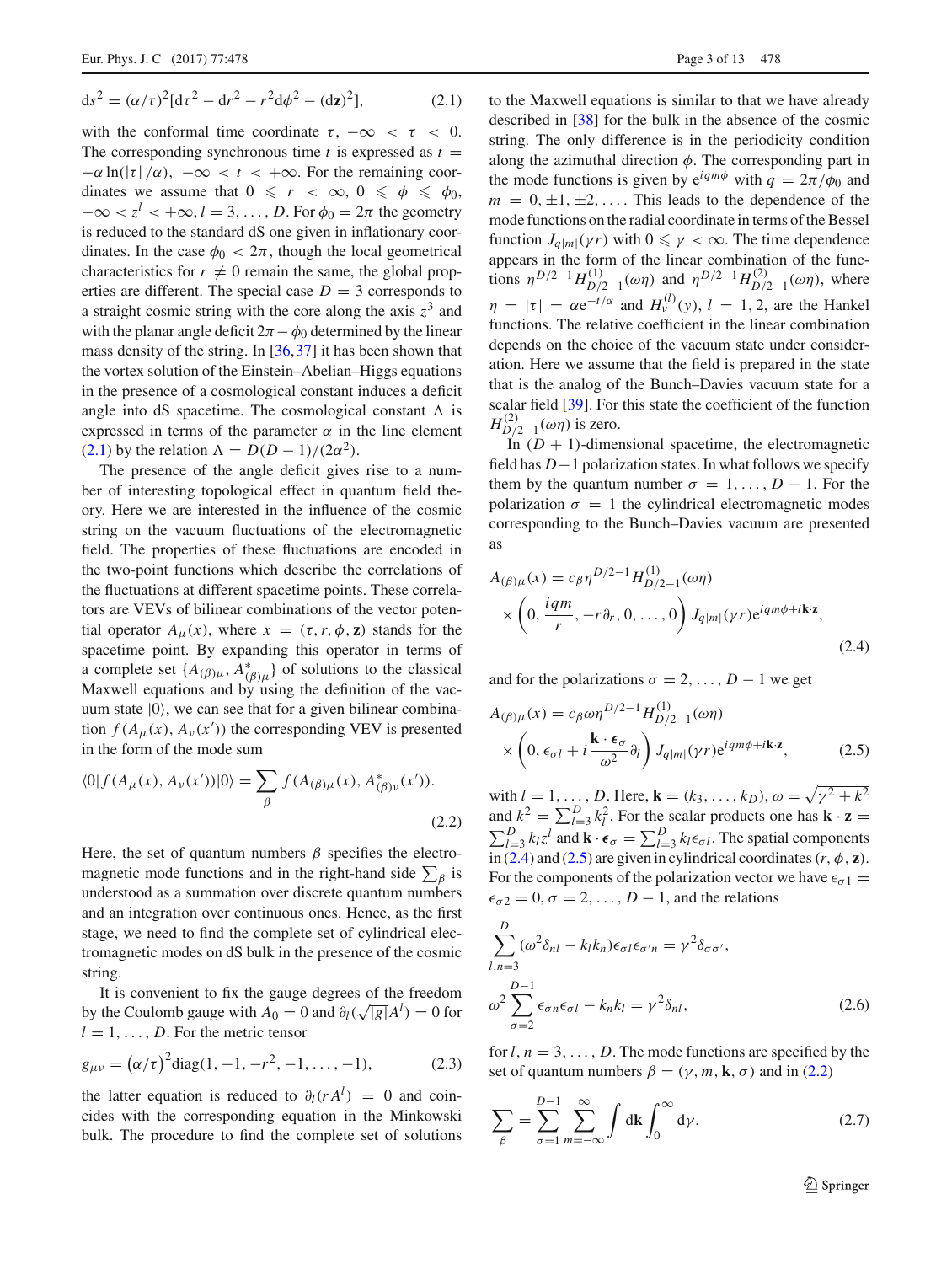We have a single mode of the TE type ( $\sigma = 1$ ) and  $D - 2$ modes of the TM type ( $\sigma = 2, \ldots, D - 1$ ).

The mode functions for vector fields are orthonormalized by the condition

<span id="page-3-1"></span>
$$
\int d^{D}x \sqrt{|g|} g^{00} [A_{(\beta')\nu}^{*}(x) \nabla_{0} A_{(\beta)}^{\nu}(x) - (\nabla_{0} A_{(\beta')\nu}^{*}(x)) A_{(\beta)}^{\nu}(x)] = 4i\pi \delta_{\beta\beta'},
$$
\n(2.8)

where  $\nabla_{\mu}$  stands for the covariant derivative and  $\delta_{\beta\beta'}$  is understood as the Kronecker symbol for discrete components of the collective index  $\beta$  (*m* and  $\sigma$ ) and the Dirac delta function for the continuous ones ( $\gamma$  and **k**). From [\(2.8\)](#page-3-1) for the normalization coefficient  $c<sub>β</sub>$  we get

$$
|c_{\beta}|^2 = \frac{q}{4(2\pi\alpha)^{D-3}\gamma},
$$
\n(2.9)

for all the polarizations  $\sigma = 1, \ldots, D - 1$ .

The Minkowskian limit of the problem under consideration corresponds to  $\alpha \rightarrow \infty$  for a fixed value of the proper time *t*. In this limit one has  $\eta = \alpha e^{-t/\alpha} \approx \alpha - t$  and, up to the phase (which can be absorbed into the normalization coefficient  $c_{\beta}$ ), the function  $\eta^{D/2-1} H_{D/2-1}^{(1)}(\omega \eta)$  is reduced to  $\sqrt{\frac{2}{(\pi \omega)}} \alpha^{(D-3)/2} e^{-i \omega t}$ . As a result, from [\(2.4\)](#page-2-1) and [\(2.5\)](#page-2-2) one gets the corresponding mode functions for a string in background of  $(D + 1)$ -dimensional Minkowski spacetime. The case  $D = 3$  has been considered previously in [\[40\]](#page-12-17). The electromagnetic field is conformally invariant in  $D = 3$  and the modes  $(2.4)$  and  $(2.5)$  coincide with the Minkowskian modes having the time dependence e−*i*ωη.

#### <span id="page-3-0"></span>**3 Two-point functions**

We consider a free field theory (the only interaction is with the background gravitational field) and all the information as regards the vacuum state is encoded in two-point functions. Given the complete set of normalized mode functions for the vector potential, we can evaluate the two-point function  $\langle 0|A_l(x)A_m(x')|0\rangle \equiv \langle A_l(x)A_m(x')\rangle$  for the electromagnetic field by using the mode-sum formula  $(2.2)$ :

$$
\langle A_l(x)A_m(x')\rangle = \sum_{\beta} A_{(\beta)l}(x)A_{(\beta)m}^*(x'),\tag{3.1}
$$

with  $\sum_{\beta}$  from [\(2.7\)](#page-2-4). Substituting the functions [\(2.4\)](#page-2-1), [\(2.5\)](#page-2-2) and using Eq. [\(2.6\)](#page-2-5), the two-point function is presented in the form

<span id="page-3-2"></span>
$$
\langle A_l(x) A_p(x') \rangle = \frac{q(\eta \eta')^{D/2 - 1}}{\pi^2 (2\pi \alpha)^{D - 3}} \sum_{m = -\infty}^{\infty} e^{imq \Delta \phi} \int d\mathbf{k} e^{i\mathbf{k} \cdot \Delta \mathbf{z}}
$$

$$
\times \int_0^{\infty} d\gamma \frac{\gamma}{\omega^2} K_{D/2 - 1} (e^{-i\pi/2} \eta \omega) K_{D/2 - 1}
$$

$$
\times (e^{i\pi/2} \eta' \omega) f_{lp}(k, \gamma, r, r'), \qquad (3.2)
$$

where  $\Delta \phi = \phi - \phi'$ ,  $\Delta z = z - z'$  and instead of the Hankel function we have introduced the Macdonald function  $K_v(x)$ . In [\(3.2\)](#page-3-2), the functions of the radial coordinates are defined by the expressions

$$
f_{11}(k, \gamma, r, r') = k^2 J'_{q|m|}(\gamma r) J'_{q|m|}(\gamma r')
$$
  
+ 
$$
(k^2 + \gamma^2) \frac{q^2 m^2}{\gamma^2 r r'} J_{q|m|}(\gamma r) J_{q|m|}(\gamma r'),
$$
  

$$
f_{12}(k, \gamma, r, r') = -i \frac{qm}{\gamma r} \left[ r k^2 J'_{q|m|}(\gamma r) J_{q|m|}(\gamma r') \right. \\ + r' \omega^2 J'_{q|m|}(\gamma r') J_{q|m|}(\gamma r) \Big],
$$
  

$$
f_{22}(k, \gamma, r, r') = \frac{q^2 m^2}{\gamma^2} k^2 J_{q|m|}(\gamma r) J_{q|m|}(\gamma r')
$$
  
+ 
$$
r r' \omega^2 J'_{q|m|}(\gamma r) J'_{q|m|}(\gamma r'), \qquad (3.3)
$$

and

$$
f_{1l}(k, \gamma, r, r') = ik_l \gamma J'_{q|m|}(\gamma r) J_{q|m|}(\gamma r'),
$$
  
\n
$$
f_{2l}(k, \gamma, r, r') = -qm_{kl}J_{q|m|}(\gamma r) J_{q|m|}(\gamma r'),
$$
  
\n
$$
f_{lp}(k, \gamma, r, r') = (\omega^2 \delta_{lp} - k_l k_p) J_{q|m|}(\gamma r) J_{q|m|}(\gamma r'),
$$
\n(3.4)

with  $l, p = 3, \ldots, D - 1$ . The remaining nonzero components are found by using the relation

$$
f_{lp}(k, \gamma, r, r') = f_{pl}^{*}(k, \gamma, r', r).
$$
 (3.5)

Having the two-point functions we can evaluate the VEVs of the squared electric and magnetic fields. For the VEV of the squared electric field one has

$$
\langle E^2 \rangle = \lim_{x' \to x} C_E(x, x'), \tag{3.6}
$$

where the corresponding two-point function is expressed as

$$
C_E(x, x') = -g^{00'}(x, x')g^{lp'}(x, x')\partial_0\partial_0'(A_l(x)A_p(x')),
$$
\n(3.7)

with the parallel propagator  $g^{\mu\nu}(x, x')$ . For the geometry under consideration the nonzero components of the latter are given by

$$
g^{00'}(x, x') = -g^{ll'}(x, x') = \frac{\eta \eta'}{\alpha^2},
$$
  
\n
$$
g^{11'}(x, x') = rr'g^{22'}(x, x') = -\frac{\eta \eta'}{\alpha^2} \cos \Delta \phi,
$$
  
\n
$$
r g^{21'}(x, x') = -r'g^{12'}(x, x') = \frac{\eta \eta'}{\alpha^2} \sin \Delta \phi,
$$
\n(3.8)

where  $l = 3, \ldots, D$ .

By taking into account the representation  $(3.2)$  we find the expression

<span id="page-3-3"></span>
$$
C_E(x, x') = \frac{8q(\eta\eta')^{D/2+1}}{(2\pi)^{D-1}\alpha^{D+1}} \sum_{m=0}^{\infty} \left\{ \cos(mq\Delta\phi) \right\}
$$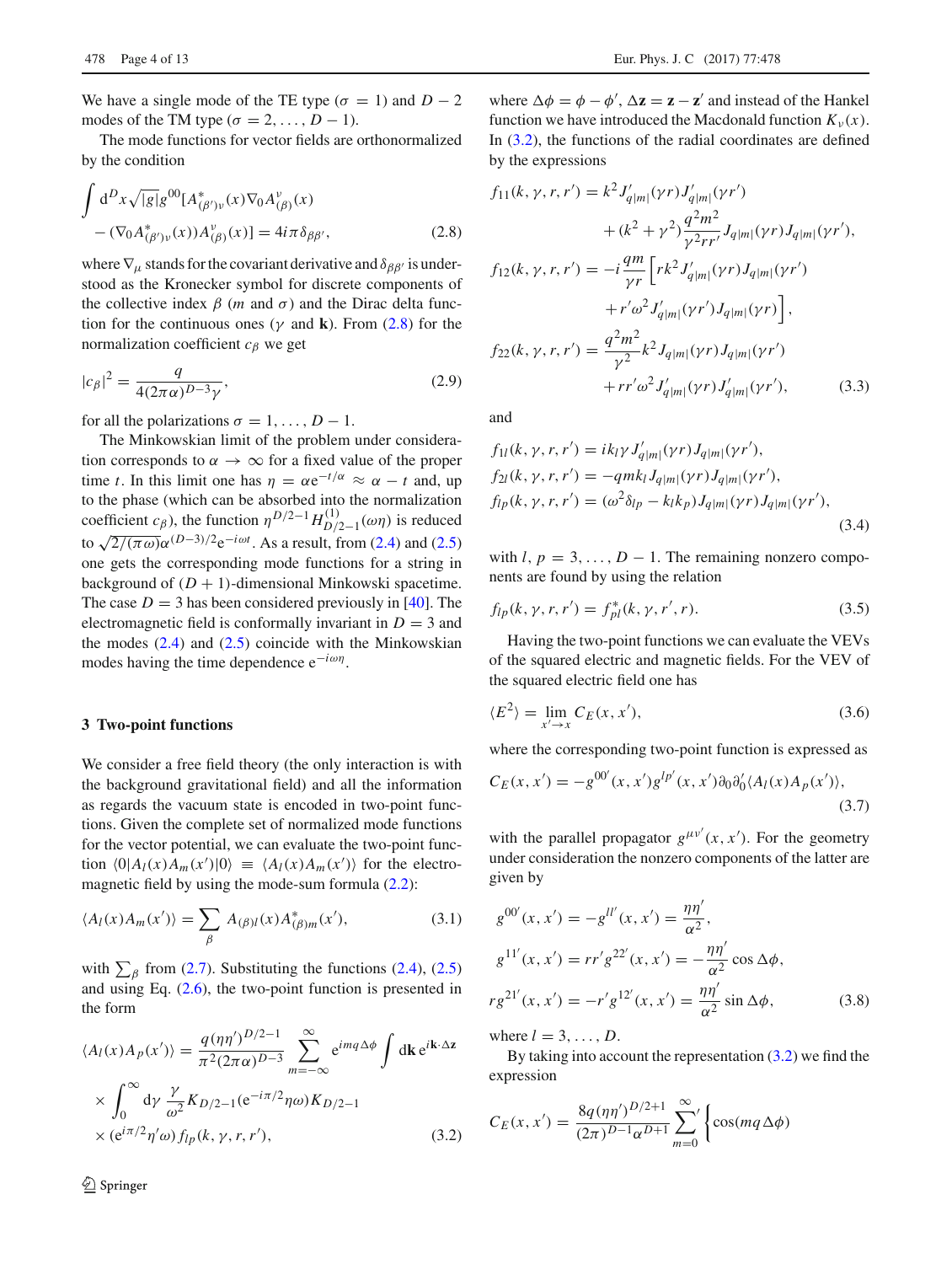$$
\times [(D-2) \mathcal{J}_{D/2-2}^{(0,2)} + (D-3) \mathcal{J}_{D/2-2}^{(1,1)}] + \left[\cos(mq \Delta \phi) \cos \Delta \phi \left(\partial_r \partial_{r'} + \frac{q^2 m^2}{r r'}\right) + \frac{qm}{rr'} \sin(mq \Delta \phi) \sin \Delta \phi \times (r \partial_r + r' \partial_{r'}) \right] (\mathcal{J}_{D/2-2}^{(0,1)} + 2 \mathcal{J}_{D/2-2}^{(1,0)}) \right\},
$$
\n(3.9)

where

<span id="page-4-0"></span>
$$
\mathcal{J}_{\nu}^{(n,p)} = \int d\mathbf{k} e^{i\mathbf{k}\cdot\Delta\mathbf{z}} \int_0^{\infty} d\gamma \, k^{2n} \gamma^{2p-1} K_{\nu} (e^{-i\pi/2} \omega \eta) \times K_{\nu} (e^{i\pi/2} \omega \eta') J_{qm}(\gamma r) J_{qm}(\gamma r').
$$
\n(3.10)

The prime on the summation sign in  $(3.9)$  means that the term  $m = 0$  should be taken with an additional coefficient 1/2. The integrals  $(3.10)$  for  $n = 0, 1$  and  $p = 0, 1, 2$  are evaluated in the appendix. By using the corresponding results  $(A.13)$ ,  $(A.15)$  and  $(A.16)$ , the correlator is presented as

<span id="page-4-1"></span>
$$
C_E(x, x') = \frac{16q(\eta \eta')^{D/2+1}}{\pi^{D/2} \alpha^{D+1}} \int_0^\infty du \, u^{D/2}
$$
  
\n
$$
\times e^{u(\eta^2 + \eta'^2 - |\Delta z|^2)} K_{D/2-2}(2\eta \eta' u)
$$
  
\n
$$
\times \left\{ [\partial_w w + 2(D/2 - 1 - |\Delta z|^2 u)] \times \left[ \cos \Delta \phi (\partial_w + b) - \frac{1}{w} \sin \Delta \phi \partial_{\Delta \phi} \right] + (D - 2) \partial_w w + (D - 3)(D/2 - 1 - |\Delta z|^2 u) \right\}
$$
  
\n
$$
\times \sum_{m=0}^\infty cos(mq \Delta \phi) e^{-bw} I_{qm}(w), \qquad (3.11)
$$

with the notation

<span id="page-4-7"></span>
$$
w = 2rr'u, \quad b = \frac{r^2 + r'^2}{2rr'}.
$$
\n(3.12)

For the further transformation of Eq.  $(3.11)$  we use the formula [\[30](#page-12-8),[31,](#page-12-9)[41\]](#page-12-18)

<span id="page-4-2"></span>
$$
\sum_{m=0}^{\infty} \cos(qm\Delta\phi) I_{qm}(w) = \frac{1}{2q} \sum_{l} e^{w \cos(2l\pi/q - \Delta\phi)} \n- \frac{1}{4\pi} \sum_{j=\pm 1} \int_0^{\infty} dy \frac{\sin(q\pi + iq\Delta\phi)e^{-w \cosh y}}{\cosh(qy) - \cos(q\pi + iq\Delta\phi)},
$$
\n(3.13)

where the summation in the first term on the right-hand side goes under the condition

$$
-q/2 + q\Delta\phi/(2\pi) \leq l \leq q/2 + q\Delta\phi/(2\pi). \tag{3.14}
$$

If  $-q/2 + q\Delta\phi/(2\pi)$  or  $q/2 + q\Delta\phi/(2\pi)$  are integers, then the corresponding terms in the first sum on the right-hand side of [\(3.13\)](#page-4-2) should be taken with the coefficient 1/2. The application of  $(3.13)$  leads to the expression

<span id="page-4-5"></span>
$$
C_E(x, x') = C_E^{(1)}(x, x') + \sin \Delta \phi \partial_{\Delta \phi} C_E^{(2)}(x, x').
$$
 (3.15)

Here and below we use the notation

<span id="page-4-3"></span>
$$
C_{J}^{(i)}(x, x') = \frac{8(\eta \eta')^{D/2+1}}{\pi^{D/2} \alpha^{D+1}}
$$
  
 
$$
\times \left[ \sum_{l} g_{J}^{(i)}(x, x', -\cos(2l\pi/q - \Delta\phi)) - \frac{q}{2\pi} \right]
$$
  
 
$$
\times \sum_{j=\pm 1} \int_{0}^{\infty} dy \frac{\sin(q\pi + iq\Delta\phi)g_{J}^{(i)}(x, x', \cosh y)}{\cosh(qy) - \cos(q\pi + iq\Delta\phi)} \right],
$$
  
(3.16)

for  $i = 1, 2$  and  $J = E, M$ . The function with  $J = M$ will appear in the expression for the VEV of the squared magnetic field. The functions  $g_J^{(i)}(x, x', y)$  in [\(3.16\)](#page-4-3) have the representation

<span id="page-4-4"></span>
$$
g_J^{(i)}(x, x', y) = \int_0^\infty du \, u^{D/2} e^{u(\eta^2 + \eta'^2 - |\Delta \mathbf{z}|^2 - r^2 - r'^2 - 2rr'y)} \times K_{\nu_J}(2\eta \eta' u) h_J^{(i)}(y, u), \tag{3.17}
$$

where

$$
\nu_J = \begin{cases} D/2 - 2, & J = E, \\ D/2 - 1, & J = M. \end{cases}
$$
 (3.18)

For the electric field, the functions in the integrand of  $(3.17)$ are given by the expressions

$$
h_E^{(1)}(y, u) = (D - 2 - y \cos \Delta \phi)[1 - u(r^2 + r^2 + 2rr'y)]
$$
  
+ (D - 3 - 2y \cos \Delta \phi)(D/2 - 1 - |\Delta z|^2 u),  

$$
h_E^{(2)}(y, u) = \frac{1}{2rr'u}[u(r^2 + r^2 + 2rr'y)]
$$
  
- 2(D/2 - 1 - |\Delta z|^2 u)]. (3.19)

The functions  $h_M^{(i)}(y, u)$  for the magnetic field will be defined below.

The contribution of the  $l = 0$  term in [\(3.16\)](#page-4-3) to the function [\(3.15\)](#page-4-5) corresponds to the correlator in dS spacetime in the absence of the cosmic string (for the two-point functions of vector fields, including the massive ones; see [\[42](#page-12-19)[–48](#page-12-20)]). It is simplified to

<span id="page-4-6"></span>
$$
C_E^{(dS)}(x, x') = \frac{2(D-1)}{(2\pi)^{D/2} \alpha^{D+1}} \int_0^\infty du \, u^{D/2} e^{uZ(x, x')}
$$

$$
\times \left(D - u \frac{|\Delta \mathbf{x}|^2}{\eta \eta'}\right) K_{D/2 - 2}(u), \tag{3.20}
$$

where  $|\Delta \mathbf{x}|^2 = r^2 + r'^2 - 2rr' \cos \Delta \phi + |\Delta \mathbf{z}|^2$  is the square of the spatial distance between the points  $x$  and  $x'$  and we have defined the dS invariant quantity

$$
Z(x, x') = 1 + \frac{(\Delta \eta)^2 - |\Delta \mathbf{x}|^2}{2\eta \eta'}.
$$
 (3.21)

<sup>2</sup> Springer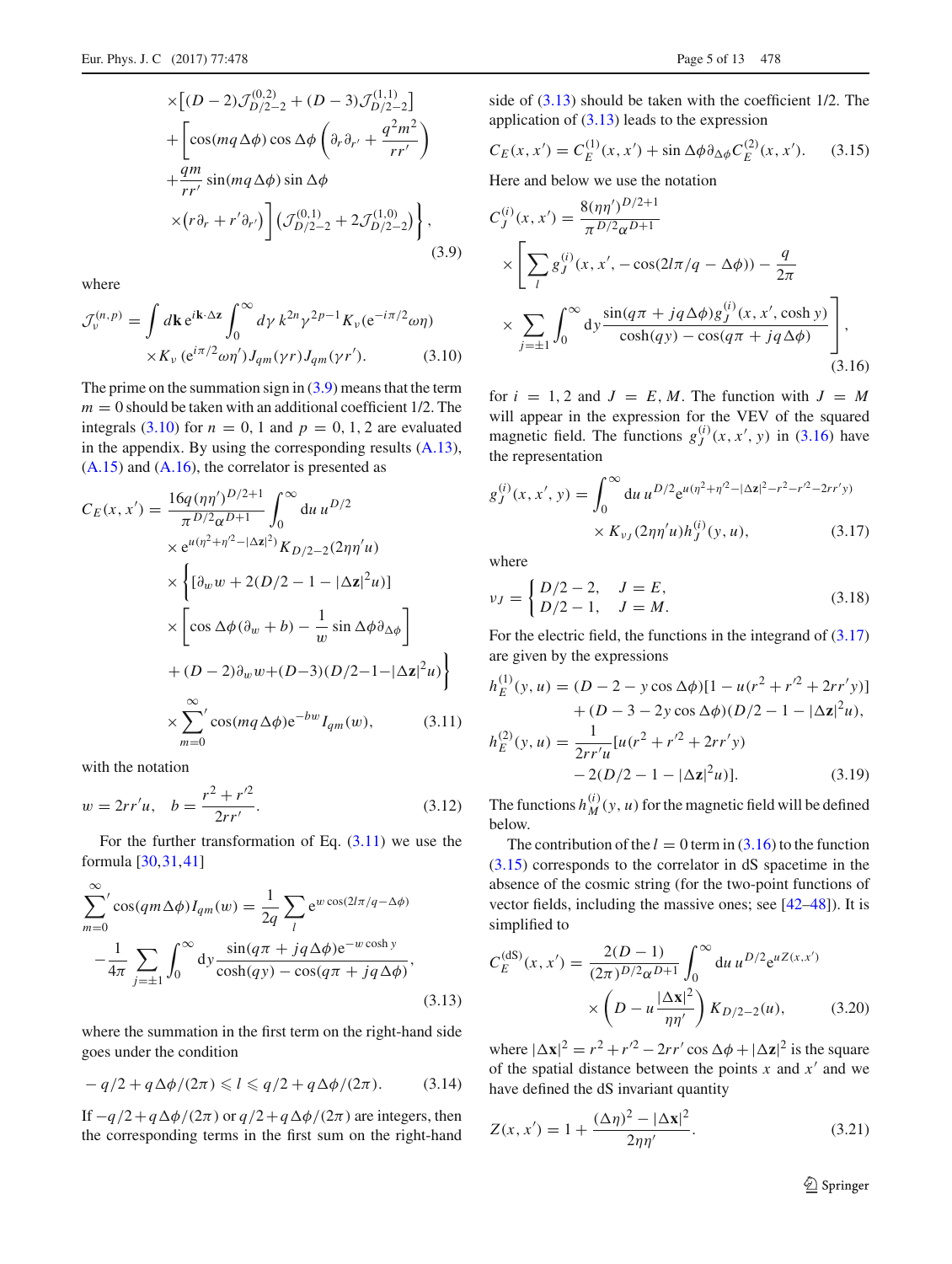For the latter one has  $Z(x, x') = \cos[\sigma(x, x')/\alpha]$ , with  $\sigma(x, x')$  being the proper distance along the shortest geodesic connecting the points  $x$  and  $x'$  if they are spacelike separated. The integral in  $(3.20)$  is expressed in terms of the hypergeometric function. Separating the  $l = 0$  terms in the expressions for  $C_E^{(1)}(x, x')$  and  $C_E^{(2)}(x, x')$ , the remaining part in [\(3.15\)](#page-4-5) corresponds to the contribution induced by the presence of the cosmic string.

For points  $x$  and  $x'$  close to each other, the dominant contribution to the integral in [\(3.20\)](#page-4-6) comes from large values of *u* and we can use the corresponding asymptotic for the function  $K_{D/2-2}(u)$ . To the leading order, for the pure dS part this gives

<span id="page-5-6"></span>
$$
C_E^{(dS)}(x, x') \approx \frac{2(D-1)\Gamma((D+1)/2)}{\pi^{(D-1)/2}\sigma^{D+1}(x, x')} \times \left[D - \frac{(D+1)|\Delta \mathbf{x}|^2}{|\Delta \mathbf{x}|^2 - (\Delta \eta)^2}\right].
$$
 (3.22)

In this limit the effects of the background curvature are small. Note that, for points outside the cosmic string core,  $r \neq$ 0, the divergences in the coincidence limit of  $C_E(x, x')$  are contained in the pure dS part  $C_E^{(dS)}(x, x')$  only. This is related to the fact that in our simplified model the presence of the cosmic string does not change the local geometry at those points.

#### <span id="page-5-0"></span>**4 VEV of the squared electric field**

The VEV of the squared electric field is obtained from [\(3.15\)](#page-4-5) in the coincidence limit. Separating the pure dS part  $C_E^{(dS)}(x, x')$ , the remaining topological contribution is finite in that limit for  $r \neq 0$ . Consequently, the renormalization is reduced to the one in dS spacetime. The contribution of the last term in  $(3.15)$  to the cosmic string-induced part in the VEV of the field squared vanishes. As a result, the VEV of the squared electric field is presented in the decomposed form

<span id="page-5-1"></span>
$$
\langle E^2 \rangle = \langle E^2 \rangle_{\text{dS}} + \frac{8\alpha^{-D-1}}{(2\pi)^{D/2}} \left[ \sum_{l=1}^{[q/2]} g_E(r/\eta, s_l) - \frac{q}{\pi} \sin(q\pi) \int_0^\infty \mathrm{d}y \frac{g_E(r/\eta, \cosh y)}{\cosh(2qy) - \cos(q\pi)} \right],
$$
\n(4.1)

where  $[q/2]$  is the integer part of  $q/2$ . In [\(4.1\)](#page-5-1),  $\langle E^2 \rangle_{\text{dS}}$  is the renormalized VEV in the absence of the cosmic string and the remaining part is induced by the cosmic string (topological part). Here and in what follows we use the notation  $s_l = \sin(\pi l/q)$  and

<span id="page-5-2"></span>
$$
g_E(x, y) = \int_0^\infty du \, u^{D/2} K_{D/2-2}(u) e^{u-2x^2 y^2 u}
$$
  
×[2ux<sup>2</sup>y<sup>2</sup>(2y<sup>2</sup> - D + 1) + (D - 1)(D/2 - 2y<sup>2</sup>)]. (4.2)

If the parameter *q* is equal to an even integer the term  $l = q/2$ in [\(4.1\)](#page-5-1) should be taken with an additional coefficient 1/2. The VEV  $(4.1)$  depends on r and  $\eta$  in the form of the combination  $r/\eta$ . The latter property is a consequence of the maximal symmetry of dS spacetime. Note that, for a given  $\eta$ , the ratio  $\alpha r/\eta$ is the proper distance from the string. Hence,*r*/η is the proper distance measured in units of the dS curvature scale  $\alpha$ . From the maximal symmetry of dS spacetime and of the Bunch– Davies vacuum state we expect that the pure dS part does not depend on the spacetime point and  $\langle E^2 \rangle_{\text{dS}} = \text{const} \cdot \alpha^{-D-1}$ .

For odd values of *D* the integral in [\(4.2\)](#page-5-2) is expressed in terms of elementary functions. In particular, for  $D = 3$  and  $D = 5$  one has

<span id="page-5-7"></span>
$$
g_E(x, y) = -\sqrt{\frac{\pi}{2}} \frac{1}{4x^4y^4}, \quad D = 3,
$$
  

$$
g_E(x, y) = -\sqrt{\frac{\pi}{2}} \frac{1+y^2}{2x^6y^6}, \quad D = 5.
$$
 (4.3)

In these cases, the topological part in the squared electric field is written in terms of the function

$$
c_n(q) = \sum_{l=1}^{\lfloor q/2 \rfloor} s_l^{-n} - \frac{q}{\pi} \sin(q\pi) \int_0^\infty dy
$$

$$
\times \frac{\cosh^{-n} y}{\cosh(2qy) - \cos(q\pi)}.
$$
(4.4)

For even  $n$ , this function can be found by using the recurrence scheme described in [\[49](#page-12-21)]. In particular, one has  $c_2(q)$  =  $(a^2 - 1)/6$  and

<span id="page-5-4"></span>
$$
c_4(q) = \frac{q^2 - 1}{90}(q^2 + 11),
$$
  
\n
$$
c_6(q) = \frac{q^2 - 1}{1890}(2q^4 + 23q^2 + 191).
$$
\n(4.5)

As a result, the corresponding VEVs are presented as

<span id="page-5-3"></span>
$$
\langle E^2 \rangle = \langle E^2 \rangle_{\text{dS}} - \frac{(q^2 - 1)(q^2 + 11)}{180\pi(\alpha r/\eta)^4} \tag{4.6}
$$

for  $D = 3$ , and

<span id="page-5-5"></span>
$$
\langle E^2 \rangle = \langle E^2 \rangle_{\text{dS}} - \frac{(q^2 - 1)(q^4 + 22q^2 + 211)}{1890\pi^2 (\alpha r/\eta)^6} \tag{4.7}
$$

for  $D = 5$ . In the case  $D = 3$  the electromagnetic field is conformally invariant and the topological part in [\(4.6\)](#page-5-3) is obtained from the corresponding result for a cosmic string in Minkowski bulk by the standard conformal transformation. The latter is reduced to the multiplication of the Minkowskian result by the factor  $(\eta/\alpha)^4$ .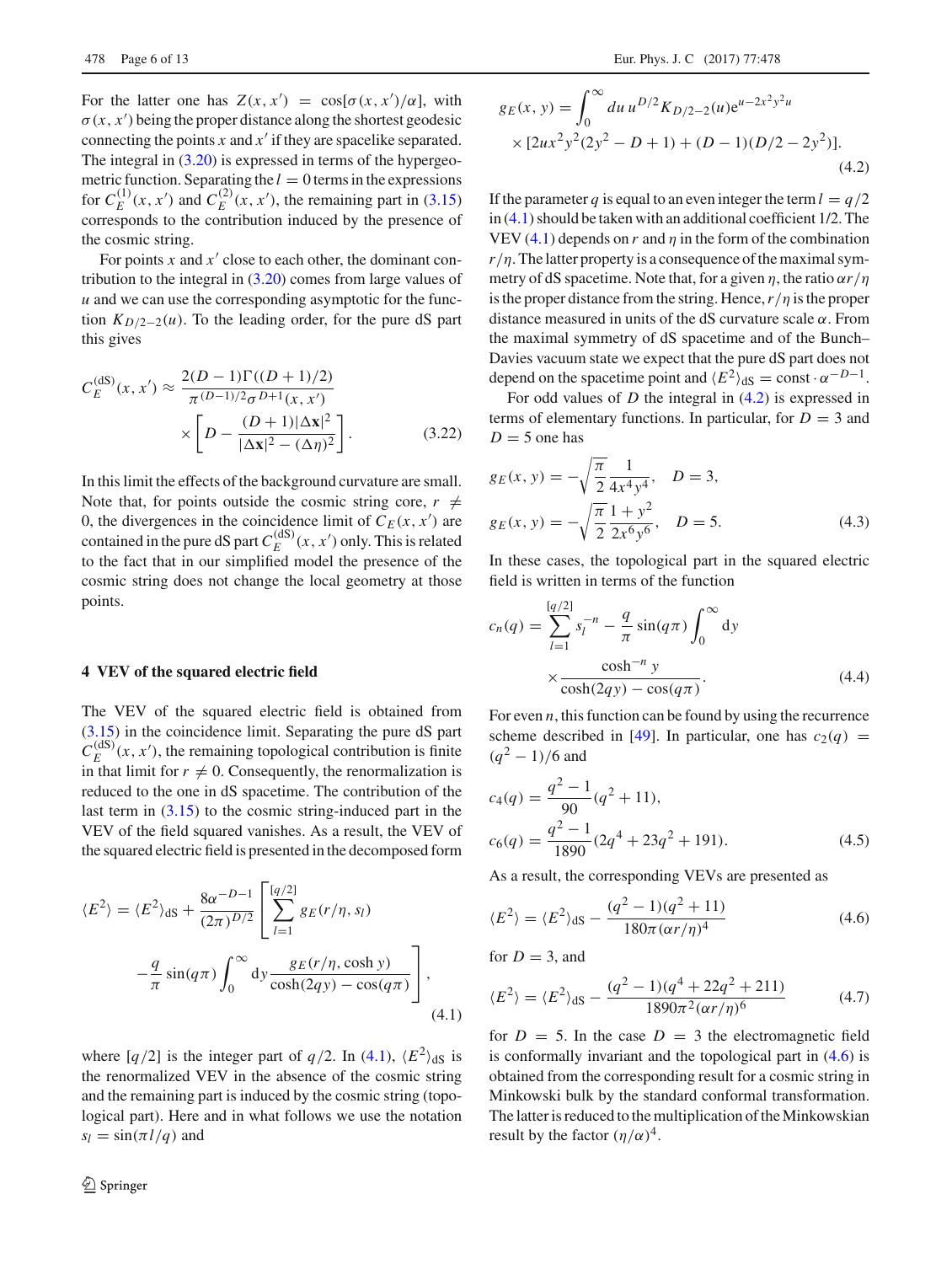As has been mentioned before, the Minkowskian limit corresponds to  $\alpha \to \infty$  for a fixed value of the time coordinate *t*. In this case one has  $\eta \approx \alpha - t$  and  $\eta$  is large. Hence, we need the asymptotic of the function  $(4.2)$  for small values of *x*. In this limit the dominant contribution to the integral comes from large values of *u* and using the asymptotic expression for the Macdonald function for large argument, to the leading order we find

$$
g_E(x, y) \approx -\sqrt{\pi} \frac{\Gamma((D+1)/2)}{2^{D/2+2} x^{D+1} y^{D+1}} \times [2(D-3)y^2 + D - 1].
$$
 (4.8)

As a consequence, for a string in the Minkowski bulk one gets

<span id="page-6-2"></span>
$$
\langle E^2 \rangle^{(M)} = -\frac{2\Gamma((D+1)/2)}{(4\pi)^{(D-1)/2}r^{D+1}} \left[ (D-3)c_{D-1}(q) + \frac{D-1}{2}c_{D+1}(q) \right].
$$
\n(4.9)

For  $D = 3$ , this result is conformally related to the topological part in  $(4.6)$ . It is of interest to note that, though the electromagnetic field is not conformally invariant for  $D = 5$ , the latter property is valid in this case as well:  $(E^{2})^{(M)} = (\langle E^{2} \rangle - \langle E^{2} \rangle_{dS})(\alpha/\eta)^{D+1}$ , for  $D = 3, 5$ .

Now let us consider the asymptotic behavior of the VEV [\(4.1\)](#page-5-1) at large and small distances from the string. At large distances,  $r/\eta \gg 1$ , we need the asymptotic expressions for the function  $g_F(x, y)$  in the limit  $x \gg 1$ . In this limit the dominant contribution to the integral in [\(4.2\)](#page-5-2) comes from the region near the lower limit of the integration. By using the asymptotic expression for the Macdonald function for small argument, to the leading order we get

$$
g_E(x, y) \approx \frac{2^{D/2-5}}{y^6 x^6} \Gamma\left(\frac{D}{2} - 2\right) \left[ (D - 1) \left(\frac{D}{2} - 3\right) + 2(4 - D)y^2 \right]
$$
(4.10)

for *D* > 4, and  $g_E(x, y) \approx -3 \ln(yx)/(2y^6x^6)$  for *D* = 4. In the case  $D > 4$  this gives

<span id="page-6-1"></span>
$$
\langle E^2 \rangle \approx \langle E^2 \rangle_{\text{dS}} + \frac{\Gamma(D/2 - 2)}{4\pi^{D/2} \alpha^{D+1} (r/\eta)^6} \left[ 2(4 - D)c_4(q) + (D - 1) \left( \frac{D}{2} - 3 \right) c_6(q) \right], \tag{4.11}
$$

with the functions [\(4.5\)](#page-5-4). Note that for  $D = 5$  the asymptotic  $(4.11)$  coincides with the exact result  $(4.7)$ . For  $D = 4$  the large distance asymptotic is given by

$$
\langle E^2 \rangle \approx \langle E^2 \rangle_{\text{dS}} - \frac{(q^2 - 1) \ln(r/\eta)}{630 \pi^2 \alpha^5 (r/\eta)^6} (2q^4 + 23q^2 + 191). \tag{4.12}
$$

Hence, at large distances from the string,  $r/n \gg 1$ , the topological part in the VEV of the electric field squared decays as  $(\eta/r)^4$  for  $D = 3$ , as  $\ln(r/\eta)(\eta/r)^6$  for  $D = 4$  and as  $(\eta/r)^6$  for  $D > 4$ . The pure dS part  $\langle E^2 \rangle_{\text{dS}}$  is a constant and it dominates in the total VEV at large distances. Note that at large distances from the string the influence of the gravitational field on the VEV is essential. In the Minkowskian case the decay of the VEV is as  $1/r^{D+1}$  (see [\(4.9\)](#page-6-2)) and depends on the number of spatial dimension. For the dS bulk the VEV behaves as  $1/r^6$  for all spatial dimensions  $D > 4$ .

At proper distances from the string smaller than the dS curvature radius one has  $r/\eta \ll 1$  and the dominant contribution to the integral in [\(4.2\)](#page-5-2) comes from large values of *u*. The topological part dominates near the string and by calculations similar to those for the Minkowskian limit we get

$$
\langle E^2 \rangle \approx (\eta/\alpha)^{D+1} \langle E^2 \rangle^{(M)}, \quad r/\eta \ll 1,
$$
\n(4.13)

with  $\langle E^2 \rangle^{(M)}$  given by [\(4.9\)](#page-6-2). This result is natural because near the string the dominant contribution to the VEV comes from the fluctuations with wavelengths smaller than the curvature radius and the influence of the background gravitational field on the corresponding modes is weak.

The VEV of the electric field squared determines the Casimir–Polder interaction energy between the cosmic string and a neutral polarizable microparticle placed close to the string,  $U(r) = -\alpha_P \langle E^2 \rangle$ , where  $\alpha_P$  is the polarizability of the particle (in the absence of dispersion). The correlators of the electromagnetic field and the Casimir–Polder potential in the geometry of cosmic string on background of  $D = 3$ Minkowski spacetime were investigated in [\[50](#page-12-22),[51\]](#page-12-23).

# <span id="page-6-0"></span>**5 Magnetic field correlators and VEV of the energy density**

As a next characteristic of the vacuum state we consider the VEV of the Lagrangian density:

<span id="page-6-3"></span>
$$
\langle L \rangle = -\frac{1}{16\pi} g^{\mu\rho} g^{\nu\sigma} \langle F_{\mu\nu} F_{\rho\sigma} \rangle.
$$
 (5.1)

Note that the quantity  $g^{\mu\rho} g^{\nu\sigma} \langle F_{\mu\nu} F_{\rho\sigma} \rangle$  is the Abelian analog of the gluon condensate in quantum chromodynamics. The VEV [\(5.1\)](#page-6-3) is presented as the coincidence limit

$$
\langle L \rangle = \lim_{x' \to x} C_L(x, x'), \tag{5.2}
$$

with the corresponding correlator

$$
C_L(x, x') = -\frac{1}{16\pi} g^{\mu\rho'}(x, x') g^{\nu\sigma'}(x, x') \langle F_{\mu\nu}(x) F_{\rho\sigma}(x') \rangle.
$$
\n(5.3)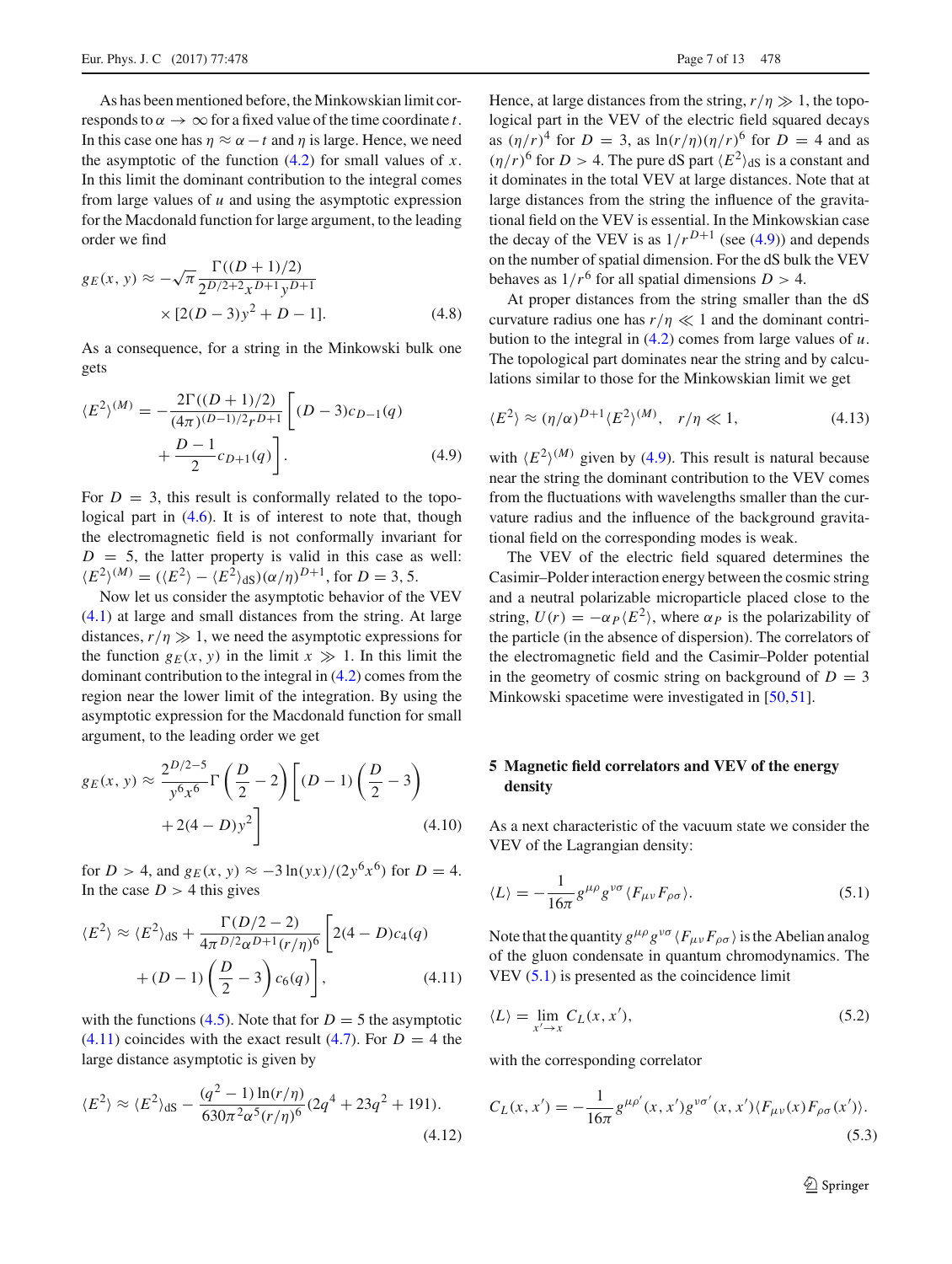The latter is decomposed into the electric and magnetic parts as

$$
C_L(x, x') = \frac{1}{8\pi} \left[ C_E(x, x') - C_M(x, x') \right],\tag{5.4}
$$

where the magnetic part is given by the expression

$$
C_M(x, x') = \frac{1}{2} g^{lm'}(x, x') g^{np'}(x, x') \langle F_{ln}(x) F_{mp}(x') \rangle
$$
  
=  $[g^{lm'}(x, x') g^{np'}(x, x') \rangle$   
 $-g^{nm'}(x, x') g^{lp'}(x, x') \partial_l \partial_{m'} \langle A_n(x) A_{p'}(x') \rangle,$  (5.5)

with the summation over the spatial indices  $l, m, n, p$  =  $1, 2, \ldots, D$  (for a scheme to measure the correlation functions for cosmological magnetic fields based on TeV blazar observations see [\[52](#page-12-24)]).

By using [\(3.2\)](#page-3-2), after long calculations, the magnetic part is presented in the form

$$
C_M(x, x') = \frac{2q(\eta\eta')^{D/2+1}}{\pi^2 (2\pi)^{D-3} \alpha^{D+1}} \sum_{m=0}^{\infty}
$$
  
 
$$
\times \left\{ \left[ \cos(mq \Delta\phi) \cos \Delta\phi \left( \partial_r \partial_{r'} + \frac{q^2 m^2}{r r'} \right) + \frac{qm}{rr'} \sin(mq \Delta\phi) \sin \Delta\phi (r \partial_r + r' \partial_{r'}) \right] \right\}
$$
  
 
$$
\times ((D-2) \mathcal{J}_{D/2-1}^{(0,1)} + 2 \mathcal{J}_{D/2-1}^{(1,0)})
$$
  
 
$$
+ \cos(mq \Delta\phi) [\mathcal{J}_{D/2-1}^{(0,2)} + (D-3) \mathcal{J}_{D/2-1}^{(1,1)}] \right\}.
$$
  
(5.6)

By taking into account the representations for the functions  $\mathcal{J}_{\nu}^{(n,p)}$  given in the appendix, for the correlator one gets

<span id="page-7-3"></span>
$$
C_M(x, x') = \frac{16q(\eta\eta')^{D/2+1}}{\pi^{D/2}\alpha^{D+1}} \int_0^\infty du \, u^{D/2} e^{u(\eta^2 + \eta'^2 - |\Delta z|^2)}
$$
  
\n
$$
\times K_{D/2-1}(2\eta\eta'u)
$$
  
\n
$$
\times \left\{ [(D-2)\partial_w w + 2(D/2 - 1 - |\Delta z|^2 u)] \right\}
$$
  
\n
$$
\times \left[ \cos \Delta \phi (\partial_w + b) - \frac{1}{w} \sin \Delta \phi \partial_\Delta \phi \right]
$$
  
\n
$$
+ \partial_w w + (D-3)(D/2 - 1 - |\Delta z|^2 u) \right\}
$$
  
\n
$$
\times \sum_{m=0}^\infty cos(mq \Delta \phi) e^{-bw} I_{qm}(w).
$$
 (5.7)

The further transformation is similar to that employed for the electric field correlator. By using Eq.  $(3.13)$  we find

<span id="page-7-0"></span>
$$
C_M(x, x') = C_M^{(1)}(x, x') + \sin \Delta \phi \partial_{\Delta \phi} C_M^{(2)}(x, x'), \qquad (5.8)
$$

where the functions  $C_M^{(i)}(x, x')$  are defined in [\(3.16\)](#page-4-3) with  $J =$ *M*. In the corresponding definition the function  $g_M^{(i)}(x, x', y)$ is given by Eq.  $(3.17)$  with the functions in the integrand

$$
h_M^{(1)}(y, u) = [1 - (D-2)y \cos \Delta \phi][1 - u(r^2 + r^2 + 2rr'y)] + (D - 3 - 2y \cos \Delta \phi)(D/2 - 1 - |\Delta z|^2 u),
$$
\n(5.9)

and  $h_M^{(2)}(y, u) = h_E^{(2)}(y, u)$ . The contributions of the  $l =$ 0 terms in  $(3.16)$ – $(5.8)$  correspond to the correlator in dS spacetime in the absence of the cosmic string  $(q = 1)$ :

$$
C_M^{(\text{dS})}(x, x') = \frac{2(D-1)}{(2\pi)^{D/2} \alpha^{D+1}} \times \int_0^\infty \text{d}u \, u^{D/2} e^{u Z(x, x')} \left( D - u \frac{|\Delta \mathbf{x}|^2}{\eta \eta'} \right) K_{D/2-1}(u). \tag{5.10}
$$

For  $D = 3$  the electric and magnetic correlators coincide and, hence, the correlator for the Lagrangian density vanishes. For close points  $x$  and  $x'$ , the leading term in the corresponding asymptotic expansion coincides with that for the correlator of the electric field,  $C_M^{(dS)}(x, x') \approx C_E^{(dS)}(x, x')$ , and is given by [\(3.22\)](#page-5-6).

In  $(5.8)$ , separating the  $l = 0$  terms in the expressions [\(3.16\)](#page-4-3) for the functions  $C_M^{(i)}(x, x')$ , the remaining part is the contribution induced by the cosmic string. For  $r \neq 0$ , the latter is finite in the coincidence limit. The renormalization is required for the pure dS part only. Hence, for the VEV of the squared magnetic field,

$$
\langle B^2 \rangle = \lim_{x' \to x} C_M(x, x'), \tag{5.11}
$$

one finds the decomposition

<span id="page-7-1"></span>
$$
\langle B^2 \rangle = \langle B^2 \rangle_{\text{dS}} + \frac{8\alpha^{-D-1}}{(2\pi)^{D/2}} \left[ \sum_{l=1}^{[q/2]} g_M(r/\eta, s_l) - \frac{q}{\pi} \sin(q\pi) \int_0^\infty \text{d}y \frac{g_M(r/\eta, \cosh y)}{\cosh(2qy) - \cos(q\pi)} \right],
$$
\n(5.12)

with the function

<span id="page-7-2"></span>
$$
g_M(x, y) = \int_0^\infty du \, u^{D/2} K_{D/2-1}(u) e^{u-2x^2 y^2 u} \{ (D-1)D/2 -4(D-2) y^2 + 2x^2 y^2 u [2(D-2) y^2 - D+1] \}. \tag{5.13}
$$

Similar to [\(4.1\)](#page-5-1), if  $q/2$  is an integer, the term  $l = q/2$  in [\(5.12\)](#page-7-1) should be taken with an additional coefficient 1/2. Note that for  $D > 3$  the magnetic part of the field tensor is not a spatial vector. In [\(5.12\)](#page-7-1),  $\langle B^2 \rangle_{\text{dS}}$  is the corresponding renormalized quantity in the absence of the cosmic string and, because of the maximal symmetry of dS spacetime, does not depend on the spacetime point. From the dimensional arguments we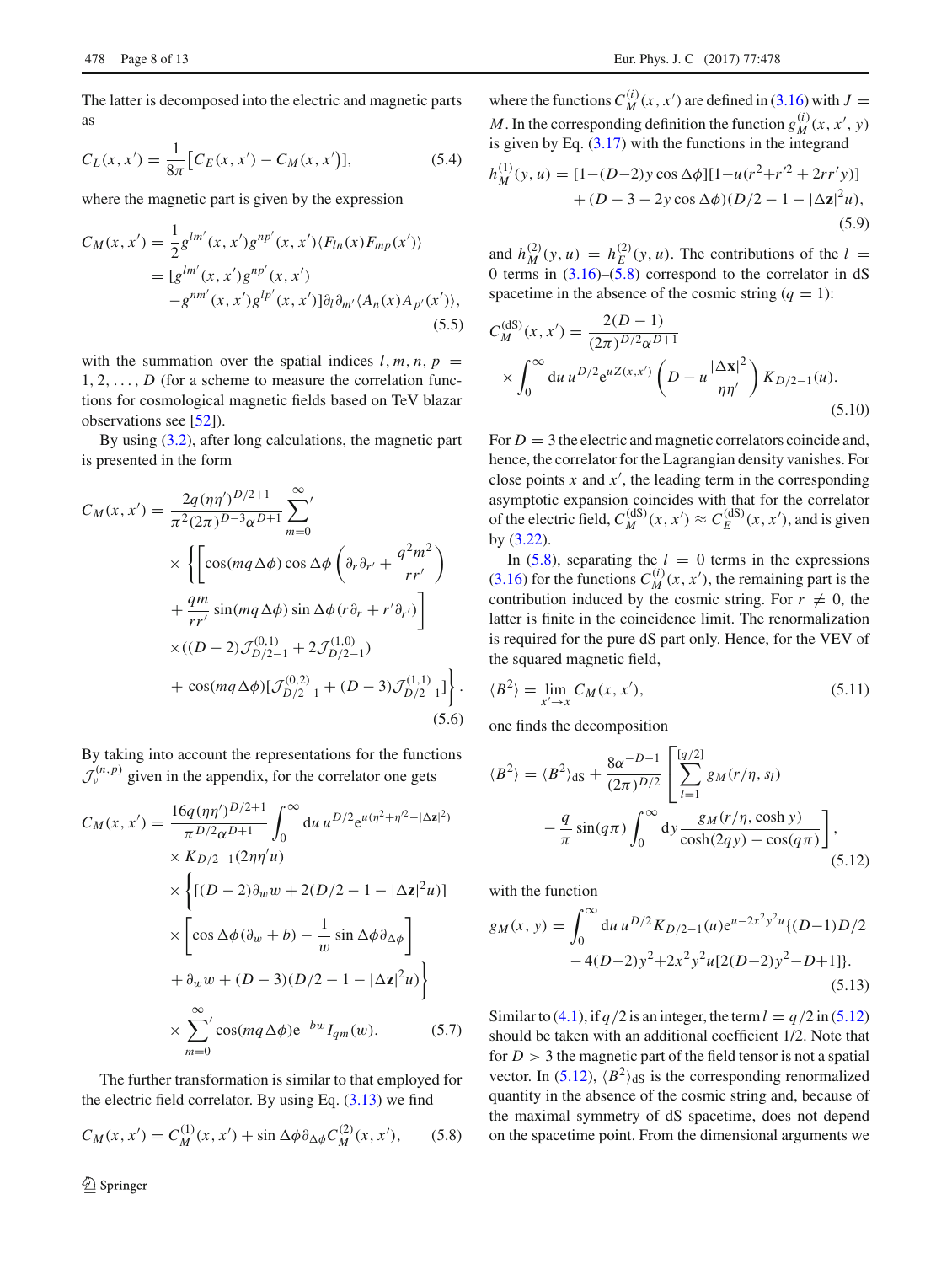expect that  $\langle B^2 \rangle_{\text{dS}} = \text{const} \cdot \alpha^{-D-1}$ . For  $D = 3$ , the VEV of the squared magnetic field has been investigated in [\[53\]](#page-12-25) by using the adiabatic renormalization procedure. In this special case  $\langle B^2 \rangle_{\rm dS} = 19/(40\pi\alpha^4)$  (note the different units used here and in [\[53](#page-12-25)]).

For odd *D*, the function  $g_M(x, y)$  is expressed in terms of the elementary functions. In particular, for  $D = 3$  it coincides with  $g_F(x, y)$ , given by [\(4.3\)](#page-5-7), and for  $D = 5$  one has

$$
g_M(x, y) = \sqrt{\frac{\pi}{2}} \frac{(3+x^2)y^2 - 1}{2x^6y^6}, \quad D = 5.
$$
 (5.14)

In the latter case, the VEV of the squared magnetic field is presented as

$$
\langle B^2 \rangle = \langle B^2 \rangle_{\text{dS}} + \frac{(3 + r^2/\eta^2)c_4(q) - c_6(q)}{2\pi^2(\alpha r/\eta)^6},\tag{5.15}
$$

where the functions  $c_4(q)$  and  $c_6(q)$  are defined in [\(4.5\)](#page-5-4).

Let us consider the asymptotic behavior of the VEV [\(5.12\)](#page-7-1) at large and small distances from the string. If the proper distance from the string is much smaller than the curvature radius of the dS spacetime one has  $r/\eta \ll 1$ . For small *x* the dominant contribution to [\(5.13\)](#page-7-2) comes from large values of *u*. By using the corresponding asymptotic for the Macdonald function, to the leading order we get

$$
\langle B^2 \rangle \approx (\eta/\alpha)^{D+1} \langle B^2 \rangle^{(M)},\tag{5.16}
$$

where

$$
\langle B^2 \rangle^{(M)} = \frac{2\Gamma((D+1)/2)}{(4\pi)^{(D-1)/2}r^{D+1}} \times \left[ (D-3)(D-2)c_{D-1}(q) - \frac{D-1}{2}c_{D+1}(q) \right] \quad (5.17)
$$

is the corresponding VEV for the cosmic string in Minkowski bulk. In particular, for  $D = 3$  one has  $\langle B^2 \rangle^{(M)} = \langle E^2 \rangle^{(M)}$ with  $\langle E^2 \rangle^{(M)}$  given by the last term in the right-hand side of  $(4.6).$  $(4.6).$ 

At large distances from the string,  $r/\eta \gg 1$ , we need the asymptotic of the function  $g_M(x, y)$  for large *x*. In this limit, the dominant contribution to the integral in  $(5.13)$  comes from the region near the lower limit of the integration and for the leading term one finds

<span id="page-8-0"></span>
$$
g_M(x, y) \approx \frac{2^{D/2 - 5}}{y^4 x^4} (D - 1)(D - 4)\Gamma(D/2 - 1). \tag{5.18}
$$

For  $D = 4$  the leading term vanishes and we need to consider the next to the leading contribution:

$$
g_M(x, y) \approx \frac{y^2 - 3/4}{y^6 x^6}.
$$
\n(5.19)

By taking into account [\(4.5\)](#page-5-4) and [\(5.18\)](#page-8-0), at distances  $r/\eta \gg 1$ one gets

<span id="page-8-1"></span>
$$
\langle B^2 \rangle \approx \langle B^2 \rangle_{\text{dS}} + \frac{(D-1)(D-4)\Gamma(D/2-1)}{360\pi^{D/2}\alpha^{D+1}(r/\eta)^4}
$$



<span id="page-8-2"></span>**Fig. 1** Topological contributions in the VEVs of the squared electric and magnetic fields for  $q = 2.5$  and for spatial dimensions  $D = 3, 4, 5$ (the numbers near the curves). The *full/dashed curves* correspond to the electric/magnetic fields

$$
\times (q^2 - 1)(q^2 + 11) \tag{5.20}
$$

for  $D \neq 4$ , and

$$
\langle B^2 \rangle \approx \langle B^2 \rangle_{\text{dS}} + \frac{4c_4(q) - 3c_6(q)}{2\pi^2 \alpha^5 (r/\eta)^6} \tag{5.21}
$$

for  $D = 4$ . In the special case  $D = 3$ , the asymptotic [\(5.20\)](#page-8-1) coincides with the exact result.

In Fig. [1](#page-8-2) we have plotted the topological contributions in the VEVs of the squared electric and magnetic fields,  $\langle F^2 \rangle_t =$  $\langle F^2 \rangle - \langle F^2 \rangle_{dS}$ ,  $F = E$ , *B*, for  $q = 2.5$  and for spatial dimensions  $D = 3, 4, 5$  (the numbers near the curves). The full/dashed curves correspond to the electric/magnetic fields. In the case  $D = 3$  one has  $\langle E^2 \rangle_t = \langle B^2 \rangle_t$ . Note that for  $D = 4, 5$  the VEVs of the squared electric and magnetic fields have opposite signs. The Casimir–Polder forces acting on a polarizable particle are attractive.

Among the most interesting features of the inflation is the transition from quantum-to-classical behavior of quantum fluctuations during the quasi-exponential expansion of the universe. An important example of this type of effects is the classicalization of the vacuum fluctuations of the inflaton field which underlies the most popular models of generation of large-scale structure in the universe. A similar effect of classicalization should take place for the electromagnetic fluctuations. In [\[53\]](#page-12-25), the quantum-to-classical transition of super-Hubble magnetic modes during inflation has been considered as a possible mechanism for the generation of galactic and galaxy cluster magnetic fields (see also [\[54](#page-12-26)[,55](#page-12-27)] for the further discussion). As has been discussed above, the pres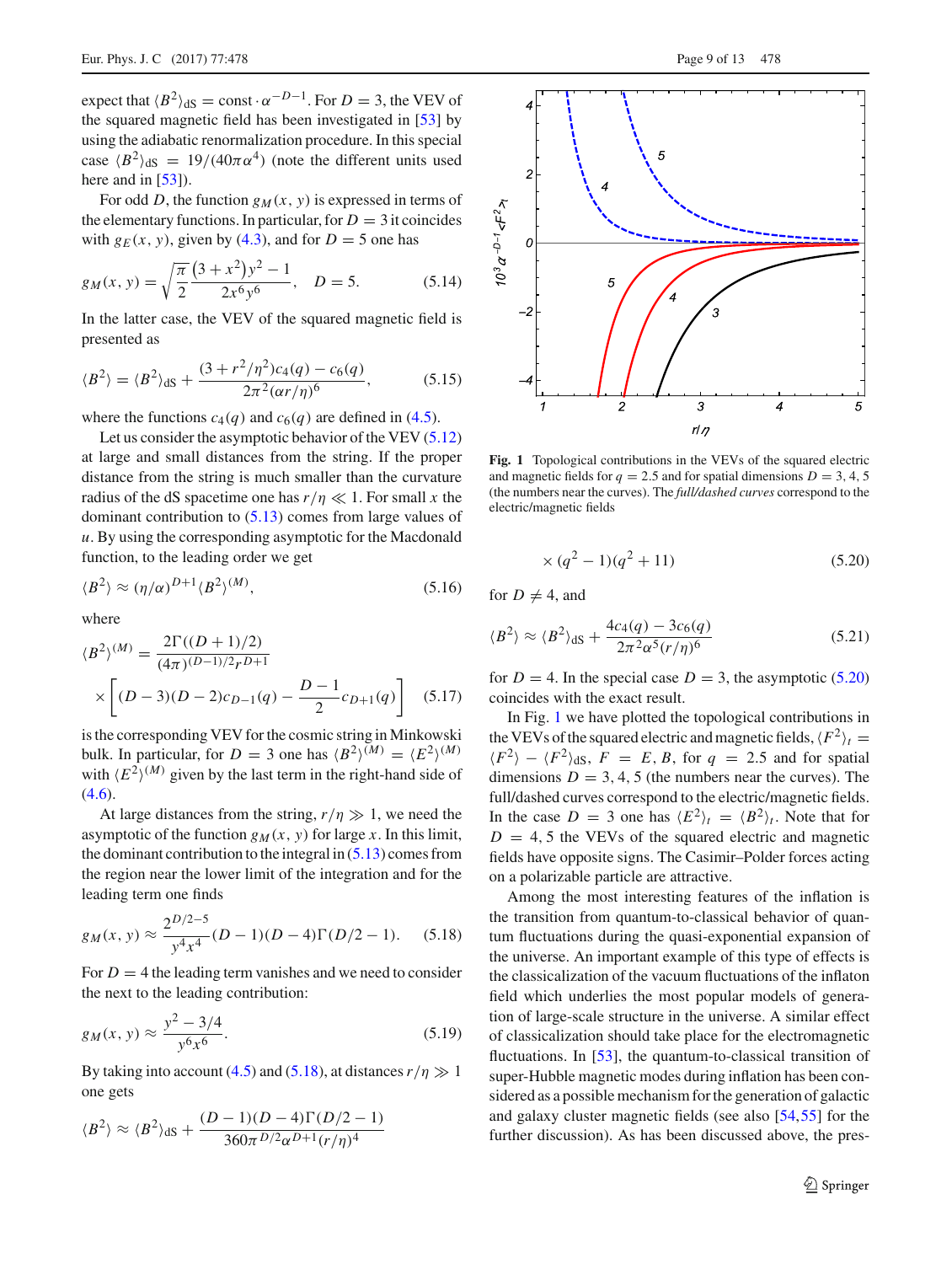ence of a cosmic string induces shifts in the VEVs of the squared electric and magnetic fields. As a consequence of the quantum-to-classical transition of the corresponding fluctuations during the dS expansion, after inflation these shifts will be imprinted as classical stochastic fluctuations of the electric and magnetic fields surrounding the cosmic string. In the post inflationary radiation dominated era the conductivity is high and the currents in the cosmic plasma eliminate the electric fields whereas the magnetic counterparts are frozen. As a consequence, the cosmic strings will be surrounded by large-scale magnetic fields. These fields would be among the distinctive features of the cosmic strings produced during the inflation and also of the corresponding inflationary models. Note that various types of mechanisms for the generation of primordial magnetic fields from cosmic strings in the postinflationary era have been discussed in the literature (see, for instance, [\[56](#page-12-28)[–63\]](#page-12-29)). For cosmic strings carrying a nonzero magnetic flux in the core, azimuthal currents for charged fields are generated around the string (see  $[30,31]$  $[30,31]$  $[30,31]$  and the references therein). These currents provide another mechanism for the generation of magnetic fields by the cosmic strings.

Having the VEVs for the squared electric and magnetic fields, we can find the VEV of the energy density  $\varepsilon$  as

$$
\langle \varepsilon \rangle = \frac{\langle E^2 \rangle + \langle B^2 \rangle}{8\pi}.
$$
\n(5.22)

It is decomposed into the pure dS part,  $\langle \varepsilon \rangle$ <sub>dS</sub>, and the topological contribution:

<span id="page-9-1"></span>
$$
\langle \varepsilon \rangle = \langle \varepsilon \rangle_{\text{dS}} + \frac{2\alpha^{-D-1}}{(2\pi)^{D/2+1}} \left[ \sum_{l=1}^{\lceil q/2 \rceil} g_0(r/\eta, s_l) - \frac{q}{\pi} \sin(q\pi) \int_0^\infty \mathrm{d}y \frac{g_0(r/\eta, \cosh y)}{\cosh(2qy) - \cos(q\pi)} \right], \quad (5.23)
$$

with  $g_0(x, y) = g_E(x, y) + g_M(x, y)$ . If *q* is equal to an even integer, the term  $l = q/2$  in [\(5.23\)](#page-9-1) is taken with an additional coefficient 1/2. From the maximal symmetry of the dS spacetime it follows that  $\langle \varepsilon \rangle_{\text{dS}} = \text{const}/\alpha^{D+1}$ . In the special case  $D = 3$  the latter is completely determined by the conformal anomaly (see, for instance,  $[64]$ ):  $\langle \varepsilon \rangle_{\text{dS}} =$  $31/(480\pi^2\alpha^4)$ . Combining this with the result for  $\langle B^2 \rangle_{\text{dS}}$ we can find the VEV of the squared electric field:  $\langle E^2 \rangle_{\text{dS}} =$  $1/(24\pi\alpha^4)$ . In this case, the contributions of the electric and magnetic parts to the topological term in the VEV of the energy density are the same and the VEV is conformally related to the corresponding result on the Minkowski bulk found in [\[65](#page-12-31),[66\]](#page-12-32).

Near the string,  $r/\eta \ll 1$ , the VEV of the energy density is dominated by the topological part and to the leading order one has



<span id="page-9-3"></span>**Fig. 2** Topological contributions in the VEV of the energy density in spatial dimensions  $D = 3, 4, 5$  (the *numbers near the curves*) for  $q = 2.5$ 

<span id="page-9-2"></span>
$$
\langle \varepsilon \rangle \approx \frac{\Gamma((D+1)/2)}{(4\pi)^{(D+1)/2} (\alpha r/\eta)^{D+1}} [(D-3)^2 c_{D-1}(q) - (D-1)c_{D+1}(q)].
$$
\n(5.24)

The corresponding VEV in the Minkowski bulk is obtained from the right-hand side multiplying by the factor  $(\alpha/\eta)^{D+1}$ . Depending on the parameters *D* and *q*, the energy density [\(5.24\)](#page-9-2) can be either negative or positive. For  $D = 3$  it is always negative. At large distances from the cosmic string and for  $D > 4$  the topological contribution in the energy density is dominated by the magnetic part and decays as  $(\eta/r)^4$ . For  $D = 4$  and at large distances the electric part dominates and the energy density decays like  $(\eta/r)^6 \ln(r/\eta)$ . In Fig. [2](#page-9-3) we display the dependence of the topological contribution in the vacuum energy density as a function of the proper distance from the string (measured in units of dS curvature scale). The graphs are plotted for spatial dimensions  $D = 3, 4, 5$ . As is seen, in general, the energy density is not a monotonic function of the distance from the string. Moreover, in the case  $D = 5$  the energy density changes the sign: it is negative near the string (the electric part dominates) and positive at large distances from the string (the magnetic contribution dominates).

## <span id="page-9-0"></span>**6 Conclusion**

In the present paper we have investigated the influence of the cosmic string on the vacuum fluctuations of the electromagnetic field in background of  $(D + 1)$ -dimensional dS spacetime, assuming that the field is prepared in the state which is the analog of the Bunch–Davies vacuum state for a scalar field. In the problem under consideration the only interaction of the quantum electromagnetic field is with the background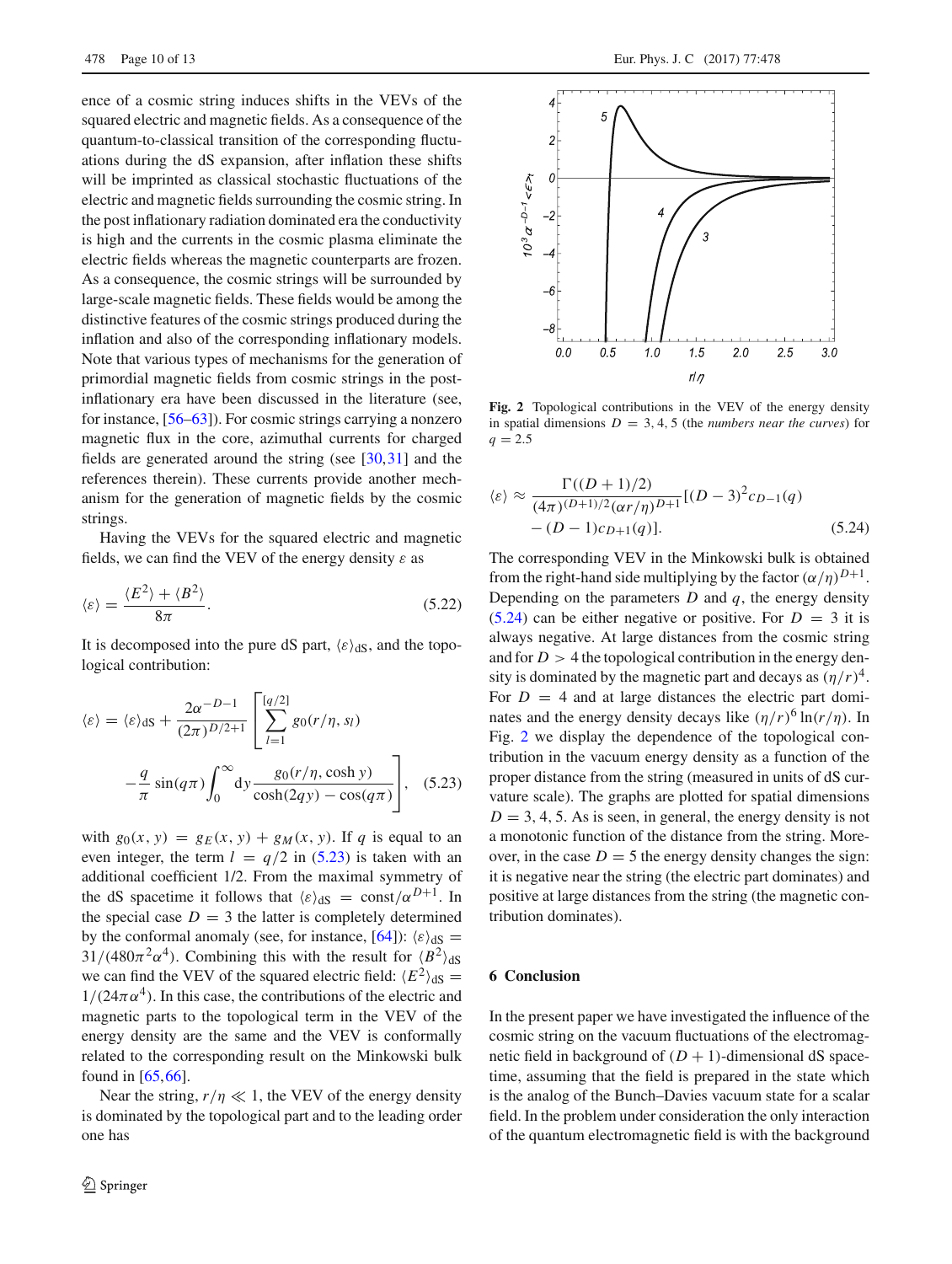gravitational field and the information on the vacuum fluctuations is encoded in the two-point functions. As such we have considered the Wightman function. For the evaluation of the latter we have used the direct summation over the complete set of electromagnetic cylindrical modes. The corresponding mode functions for separate polarizations are given by [\(2.4\)](#page-2-1) and [\(2.5\)](#page-2-2).

Among the most important characteristics of the electromagnetic vacuum are the VEVs of the squared electric and magnetic fields. The corresponding two-point functions are given by  $(3.15)$  and  $(5.7)$ , respectively, with the function  $C_J^{(i)}(x, x')$  defined in [\(3.16\)](#page-4-3). One of the advantages for these representations is that the contribution corresponding to dS spacetime in the absence of the cosmic string is explicitly extracted. In the model of the cosmic string under consideration the local geometrical characteristics outside the string core are not changed by the presence of the string. Consequently, the divergences and the renormalization procedure for the VEVs are the same as those in pure dS spacetime. The topological parts do not require a renormalization. The renormalized VEVs for the squared electric and magnetic fields are presented in the decomposed form, Eqs. [\(4.1\)](#page-5-1) and [\(5.12\)](#page-7-1), respectively, where the first terms in the right-hand sides correspond to the renormalized VEVs in dS spacetime in the absence of the cosmic string. As a consequence of the maximal symmetry of dS spacetime and of the Bunch– Davies vacuum state these contributions do not depend on the spacetime coordinates.

The topological parts in the VEVs depend on the time and the radial coordinate through the ratio  $r/\eta$ , which represents the proper distance from the string measured in units of the dS curvature radius. Near the string, the dominant contribution to the VEVs comes from the fluctuations with short wavelengths and the VEVs coincide with those for the string in Minkowski bulk with the distance from the string replaced by the proper distance  $\alpha r/\eta$ . The influence of the gravitational field on the topological contributions in the VEVs is crucial at proper distances larger than the curvature radius of the background geometry. This contribution in the electric field squared decays as  $(\eta/r)^4$  for  $D = 3$ , as  $\ln(r/\eta)(\eta/r)^6$ for  $D = 4$  and as  $(\eta/r)^6$  for  $D > 4$ . For the squared magnetic field the topological contribution decays as  $(\eta/r)^4$  for  $D \ge 3$ . The exception is the case  $D = 4$  where the corresponding coefficient vanishes and the next term in the expansion should be kept. In this case the topological term falls off as  $(\eta/r)^6$ . In the Minkowskian bulk the decay of the VEVs is as  $1/r^{D+1}$  for both the electric and the magnetic fields.

The modifications of the electromagnetic field vacuum fluctuations during the dS expansion phase, we have discussed here, will be imprinted in large-scale stochastic perturbations of the electromagnetic fields surrounding the cosmic string in the post-inflationary radiation dominated era. The

magnetic fields will be frozen in the cosmic plasma whereas the electric fields will be eliminated by the induced currents.

We have also investigated the VEV of the electromagnetic energy density, induced by a cosmic string. Near the string the topological contribution dominates in the total VEV and the energy density behaves as  $(\eta/r)^{D+1}$ . At distances from the string larger than the curvature radius of the dS spacetime and for spatial dimensions  $D > 4$ , the topological part in the energy density is dominated by the magnetic contribution and decays as  $(\eta/r)^4$ . For  $D = 4$  the electric field contribution dominates and at large distances the string-induced energy density behaves as  $(\eta/r)^6 \ln(r/\eta)$ . For  $D = 3$  the topological contribution in the energy density is negative and decays as  $(\eta/r)^4$  for all distances. For other spatial dimensions the energy density, in general, is not a monotonic function of the distance from the string. For example, in the case  $D = 5$  the energy density is negative near the string and positive at large distances. It has a maximum for some intermediate value of the distance from the string.

**Acknowledgements** A. A. S. and N. A. S. were supported by the State Committee of Science Ministry of Education and Science RA, within the frame of Grant No. SCS 15T-1C110, and by the Armenian National Science and Education Fund (ANSEF) Grant No. hepth-4172.

**Open Access** This article is distributed under the terms of the Creative Commons Attribution 4.0 International License [\(http://creativecomm](http://creativecommons.org/licenses/by/4.0/) [ons.org/licenses/by/4.0/\)](http://creativecommons.org/licenses/by/4.0/), which permits unrestricted use, distribution, and reproduction in any medium, provided you give appropriate credit to the original author(s) and the source, provide a link to the Creative Commons license, and indicate if changes were made. Funded by SCOAP<sup>3</sup>.

### **Appendix A: Evaluation of the integrals**

Here we describe the evaluation of the integrals [\(3.10\)](#page-4-0) appearing in the expressions of the two-point functions for the electromagnetic field. By using the integral representation [\[67](#page-12-33)]

$$
K_{\nu} (e^{-i\pi/2} \eta \omega) K_{\nu} (e^{i\pi/2} \eta' \omega)
$$
  
=  $\frac{1}{2} \int_{-\infty}^{+\infty} dy e^{-2\nu y} \int_{0}^{\infty} \frac{du}{u} e^{-u/2 - \omega^2 \beta/(2u)},$  (A.1)

with the notation

$$
\beta = 2\eta \eta' \cosh(2y) - \eta^2 - \eta'^2,
$$
\n(A.2)

and redefining the integration variable  $u/(2\beta) \rightarrow u$ , one gets

$$
\mathcal{J}_{\nu}^{(n,p)} = \frac{1}{2} \int d\mathbf{k} e^{i\mathbf{k} \cdot \Delta \mathbf{z}} \int_{-\infty}^{+\infty} dy e^{-2\nu y} \int_{0}^{\infty} \frac{du}{u} e^{-u\beta}
$$

$$
\times \int_{0}^{\infty} dy k^{2n} \gamma^{2p-1} e^{-\omega^2/4u} J_{qm}(\gamma r) J_{qm}(\gamma r'). \tag{A.3}
$$

<sup>2</sup> Springer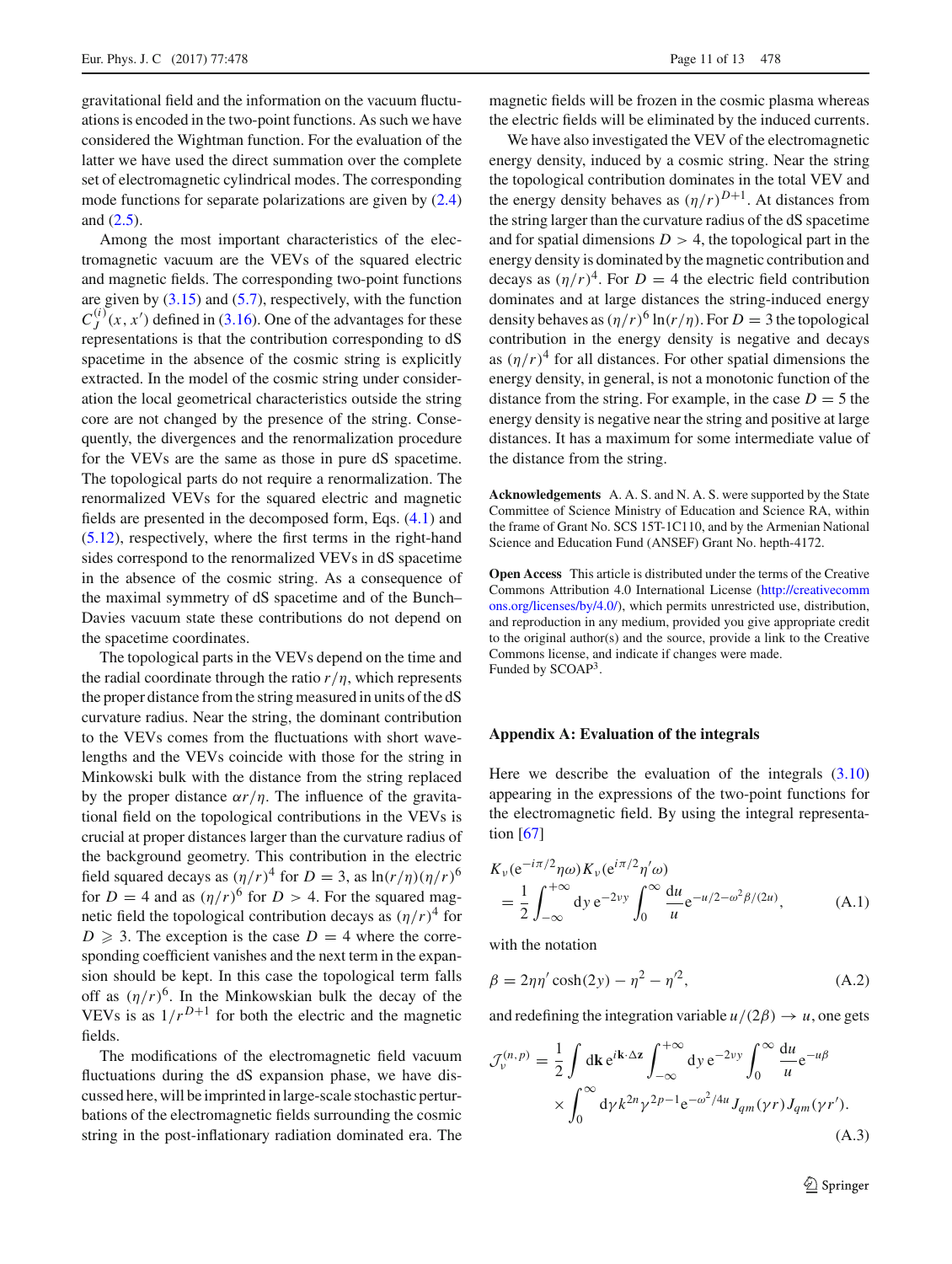The integration over **k** is done with the help of the formula

$$
\int \mathrm{d}\mathbf{k} \, k^{2n} \mathrm{e}^{i \mathbf{k} \cdot \Delta \mathbf{z} - k^2 / 4u} = (4\pi)^{D/2 - 1} u^{D/2 - 1}
$$
\n
$$
\times [4u(D/2 - 1 - |\Delta \mathbf{z}|^2 u)]^n \mathrm{e}^{-|\Delta \mathbf{z}|^2 u}, \tag{A.4}
$$

where  $n = 0, 1$ . Next, the integral over *y* is expressed in terms of the function  $K_{\nu}(2\eta\eta'u)$  and we find

<span id="page-11-13"></span>
$$
\mathcal{J}_{\nu}^{(n,p)} = \frac{1}{2} (4\pi)^{D/2 - 1} \int_0^{\infty} du \, u^{D/2 - 2}
$$
\n
$$
\times [4u(D/2 - 1 - |\Delta \mathbf{z}|^2 u)]^n e^{u(\eta^2 + \eta'^2 - |\Delta \mathbf{z}|^2)}
$$
\n
$$
\times K_{\nu} (2\eta \eta' u) \int_0^{\infty} d\gamma \gamma^{2p - 1} e^{-\gamma^2 / 4u} J_{qm}(\gamma r) J_{qm}(\gamma r').
$$
\n(A.5)

For  $p = 1, 2$  the integration over  $\gamma$  is done by using the formula [\[68](#page-12-34)]

<span id="page-11-14"></span>
$$
\int_0^{\infty} d\gamma \gamma^{2p-1} e^{-\gamma^2/4u} J_{qm}(\gamma r) J_{qm}(\gamma r')
$$
  
= 2(4u<sup>2</sup> \partial<sub>u</sub>)<sup>p-1</sup>[ug(r, r', u)], (A.6)

with the function

$$
g(r, r', u) = e^{-(r^2 + r'^2)u} I_{qm}(2rr'u).
$$
 (A.7)

For the evaluation of the integral in  $(A.5)$  with  $p = 0$  we use the integral representation

$$
e^{-\gamma^2/4u} = \gamma^2 \int_{1/4u}^{\infty} dt \, e^{-t\gamma^2}, \tag{A.8}
$$

and then apply Eq. [\(A.6\)](#page-11-14) with  $p = 1$  for the *γ*-integral. In this way, we can see that

$$
\int_0^\infty d\gamma \frac{e^{-\gamma^2/4u}}{\gamma} J_{qm}(\gamma r) J_{qm}(\gamma r') = \frac{1}{2} \int_0^u \frac{dx}{x} g(r, r', x).
$$
\n(A.9)

The corresponding integral in the two-point function  $(3.9)$  is acted by the operators with the results

$$
(r\partial_r + r'\partial_{r'}) \int_0^u \frac{\mathrm{d}x}{x} g(r, r', x) = 2e^{-bw} I_{qm}(w) \qquad (A.10)
$$

and

$$
\left(\partial_r \partial_{r'} + \frac{q^2 m^2}{r r'}\right) \int_0^u \frac{dx}{x} g(r, r', x) \n= 4u e^{-bw} \partial_w I_{qm}(w),
$$
\n(A.11)

with the notation  $(3.12)$ . In addition we have

$$
\left(\partial_r \partial_{r'} + \frac{q^2 m^2}{r r'}\right) g(r, r', u) = 4u \partial_w (w e^{-bw} \partial_w I_{qm}(w)).
$$
\n(A.12)

Hence, we get the following results:

<span id="page-11-10"></span>
$$
\mathcal{J}_{\nu}^{(n,p)} = (4\pi)^{D/2-1} \int_0^{\infty} du \, u^{D/2-2}
$$
  
×  $[4u(D/2 - 1 - |\Delta z|^2 u)]^n e^{u(\eta^2 + \eta^2 - |\Delta z|^2)}$   
×  $K_{\nu} (2\eta \eta' u) (4u^2 \partial_w)^{p-1} [we^{-bw} I_{qm}(w)]$  (A.13)

for  $p = 1, 2$ , and

$$
\mathcal{J}_{\nu}^{(1,0)} = \frac{1}{4} (4\pi)^{D/2 - 1} \int_0^{\infty} du \, u^{D/2 - 2}
$$
\n
$$
\times [4u(D/2 - 1 - |\Delta \mathbf{z}|^2 u)]^n e^{u(\eta^2 + \eta^2 - |\Delta \mathbf{z}|^2)}
$$
\n
$$
\times K_{\nu} (2\eta \eta' u) \int_0^u \frac{dx}{x} g(r, r', x). \tag{A.14}
$$

The results for the latter integral after the action of the operators, appearing in [\(3.9\)](#page-3-3), read

<span id="page-11-11"></span>
$$
(r\partial_r + r'\partial_{r'})\mathcal{J}_{\nu}^{(1,0)} = \frac{1}{2}(4\pi)^{D/2-1} \int_0^{\infty} du \, u^{D/2-2}
$$
  
×  $[4u(D/2 - 1 - |\Delta z|^2 u)]^n$   
×  $e^{u(\eta^2 + \eta'^2 - |\Delta z|^2)} K_{\nu}(2\eta\eta'u)e^{-bw} I_{qm}(w)$  (A.15)

and

<span id="page-11-12"></span>
$$
\left(\partial_r \partial_{r'} + \frac{q^2 m^2}{r r'}\right) \mathcal{J}_v^{(1,0)} = (4\pi)^{D/2-1} \int_0^\infty du \, u^{D/2-1} \times [4u(D/2 - 1 - |\Delta z|^2 u)]^n \times e^{u(\eta^2 + \eta'^2 - |\Delta z|^2)} \times K_v(2\eta \eta' u) \partial_w [we^{-bw} \partial_w I_{qm}(w)], \tag{A.16}
$$

with  $w$  and  $b$  defined by  $(3.12)$ .

# **References**

- <span id="page-11-0"></span>1. A.D. Linde, *Particle Physics and Inflationary Cosmology* (Harwood Academic Publishers, Chur, 1990)
- 2. D.H. Lyth, A. Riotto, Phys. Rep. **314**, 1 (1999)
- 3. B.A. Bassett, S. Tsujikawa, D. Wands, Rev. Mod. Phys. **78**, 537 (2007)
- <span id="page-11-1"></span>4. J. Martin, C. Ringeval, V. Vennin, Phys. Dark Univ. **5–6**, 75 (2014)
- <span id="page-11-2"></span>5. A.G. Riess et al., Astron. J. **116**, 1009 (1998)
- 6. S. Perlmutter et al., Astrophys. J. **517**, 565 (1999)
- 7. A.G. Riess et al., Astrophys. J. **659**, 98 (2007)
- 8. D.N. Spergel et al., Astrophys. J. Suppl. Ser. **170**, 377 (2007)
- 9. E. Komatsu et al., Astrophys. J. Suppl. Ser. **180**, 330 (2009)
- 10. D.H. Weinberg et al., Phys. Rep. **530**, 87 (2013)
- <span id="page-11-3"></span>11. P.A.R. Ade et al., A&A **571**, A16 (2014)
- <span id="page-11-4"></span>12. M.R. Douglas, S. Kachru, Rev. Mod. Phys. **79**, 733 (2007)
- <span id="page-11-5"></span>13. D.F. Chernoff, S.-H. Henry Tye, Int. J. Mod. Phys. D **24**, 1530010 (2015)
- <span id="page-11-6"></span>14. P.P. Kronberg, Rep. Prog. Phys. **57**, 325 (1994)
- 15. M. Giovannini, Int. J. Mod. Phys. D **13**, 391 (2004)
- 16. A. Kandusa, K.E. Kunze, C.G. Tsagas, Phys. Rep. **505**, 1 (2011)
- <span id="page-11-7"></span>17. R. Durrer, A. Neronov, Astron. Astrophys. Rev. **21**, 62 (2013)
- <span id="page-11-8"></span>18. R. Basu, A. Vilenkin, Phys. Rev. D **50**, 7150 (1994)
- 19. C.J.A.P. Martins, E.P.S. Shellard, Phys. Rev. D **54**, 2535 (1996)
- 20. C.J.A.P. Martins, E.P.S. Shellard, Phys. Rev. D **65**, 043514 (2002)
- <span id="page-11-9"></span>21. P.P. Avelino, C.J.A.P. Martins, E.P.S. Shellard, Phys. Rev. D **76**, 083510 (2007)